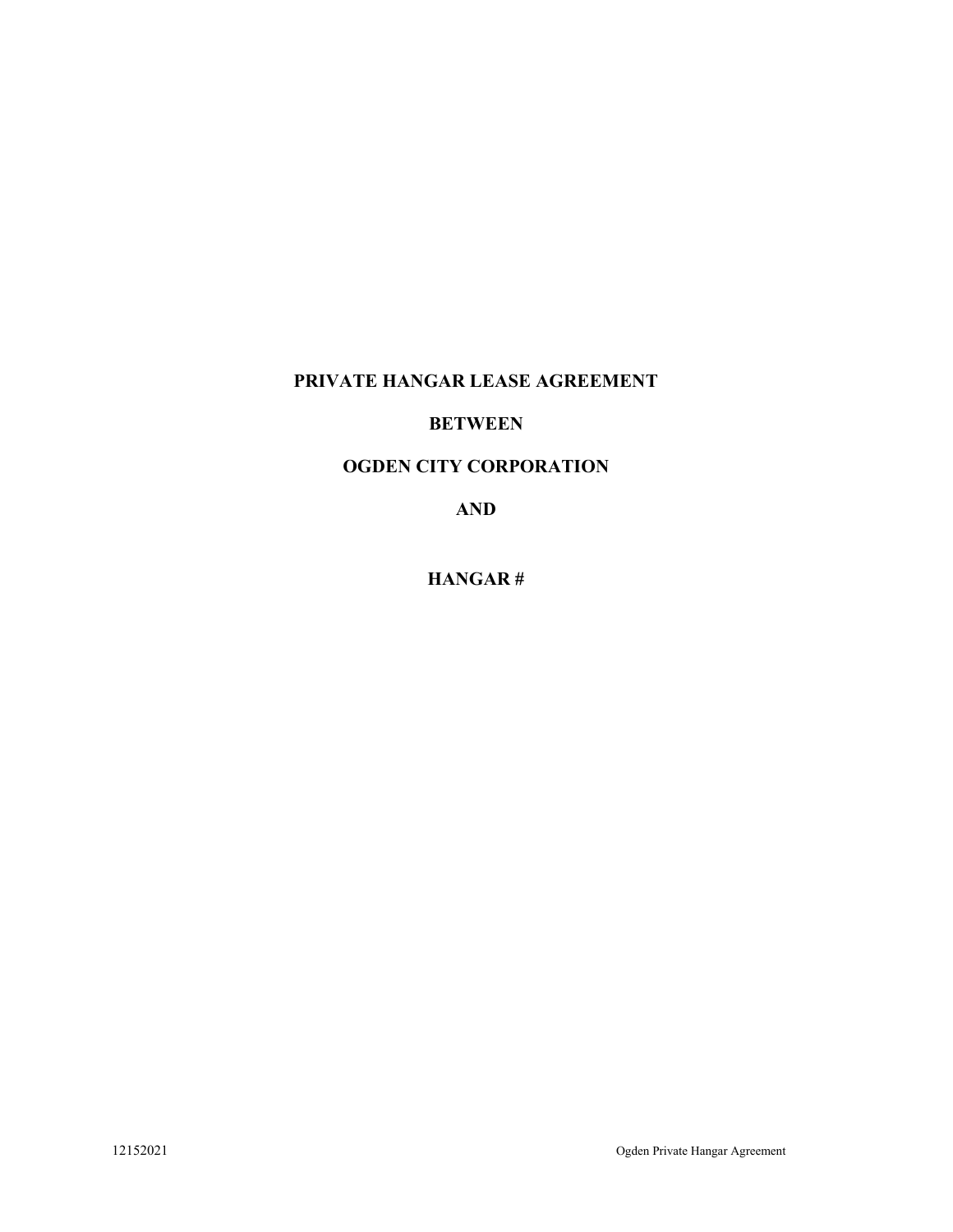#### PRIVATE HANGAR LEASE AGREEMENT (Tenant Improvements)

THIS PRIVATE HANGAR LEASE AGREEMENT (which, as amended from time to time, is defined herein as the "Agreement"), effective as of the  $\_\_\_$  day of  $\_\_\_\_\_$ , 20, , is entered into by and between the Ogden City Corporation, a Utah municipal corporation, (the "City") and \_\_\_\_\_\_\_\_\_\_\_\_\_\_\_\_\_\_, a \_\_\_\_\_\_\_\_\_ , ("Tenant").

## **RECITALS**

WHEREAS, City owns and operates Ogden Airport, an airport located at 3909 Airport Rd., Ogden, Utah 84405; and

 WHEREAS, City and Tenant desire to accommodate, promote, and enhance general aviation at the Airport; and

WHEREAS, Tenant desires to lease certain real property at the Airport for purposes of constructing and/or using a private hangar for the storage of active, operable aircraft as set forth in this Agreement;

NOW, THEREFORE, in consideration of the payment of TEN AND NO/100 DOLLARS (\$10.00), the foregoing recitals and the covenants and conditions stated herein, the sufficiency of which is hereby acknowledged, the parties hereby agree as follows:

#### 1. Agreement to Lease

A. Agreement to Lease Premises. City hereby leases to Tenant and Tenant hereby leases from City that certain real property described in Exhibit A together with the improvements constructed thereon (the "Premises"). City has authority to lease such Premises. Tenant agrees to accept the Premises "as is," and City makes no warranty as to the condition of the Premises or their suitability for any particular purpose.

B. Construction of Tenant Improvements. Tenant shall construct (or has already constructed) on the Premises the improvements that are authorized by City from time to time as provided in Exhibit B (the "Tenant Improvements"). Tenant agrees that Tenant's construction and maintenance of the Tenant Improvements as provided in this Agreement is a part of the consideration to City under this Agreement.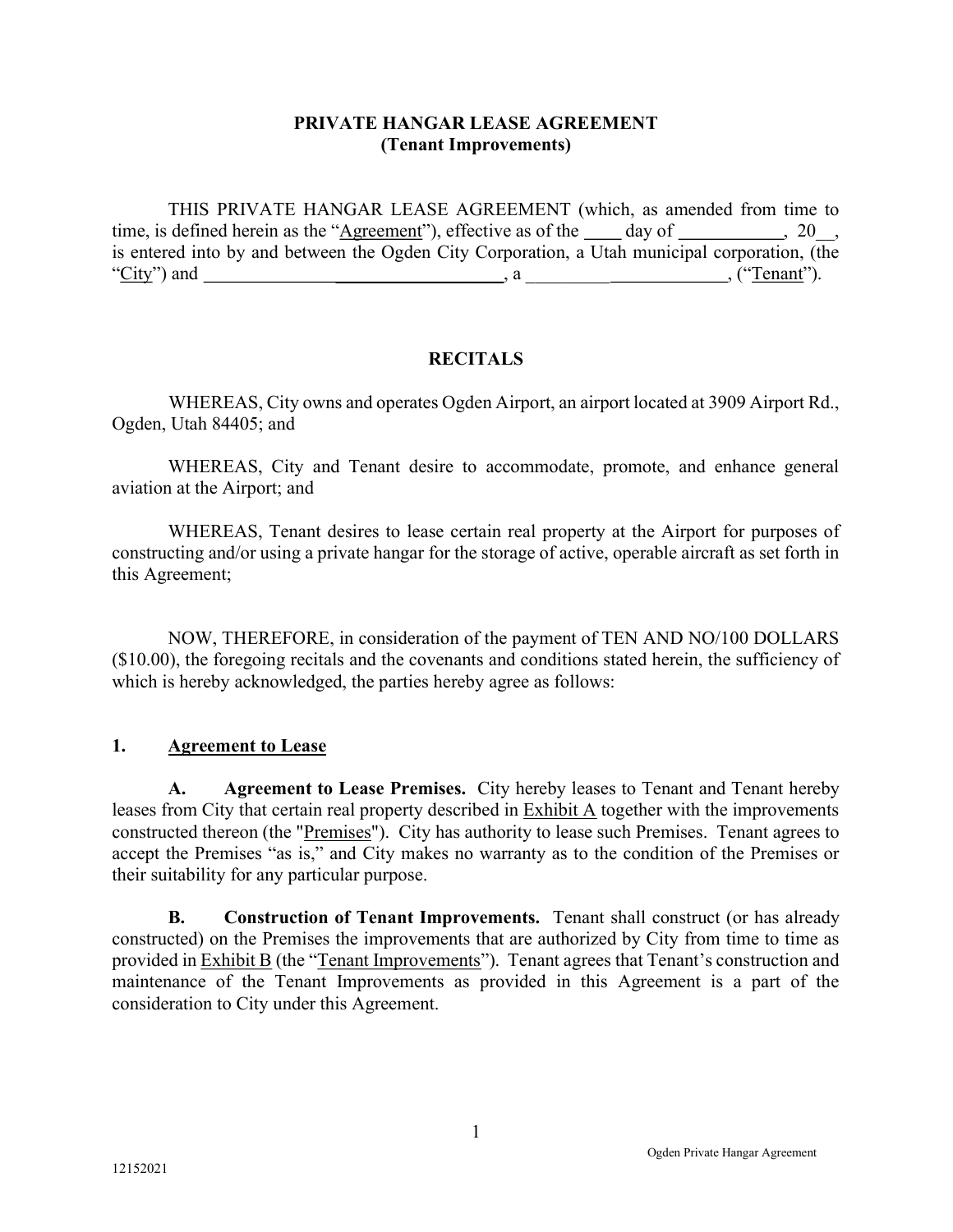C. Purpose of Agreement. Tenant agrees that it shall use the Premises for the following purposes only: the parking, storage, service, repair, light maintenance, operation, and modification or construction (on a noncommercial basis only) of Aircraft, plus incidental activities related to such purposes (including, but not limited to, parking an automobile or motorcycle inside the hangar while the Aircraft is in flight, but only if such vehicle was driven by a person on board such Aircraft), as more specifically set forth in Exhibit G attached hereto. An "Aircraft" shall be any aircraft that Tenant owns or controls by a long-term lease of one year or longer, or that is subject to an authorized sublease, when approved in writing in advance by City. Storage within the Premises of any aircraft not owned or controlled by Tenant, or not approved by City, as set forth herein, shall constitute a material breach of this Agreement. Tenant shall provide proof of the ownership or control of any Aircraft upon City's request. The following are the make, model, and identification number of all Aircraft approved by City upon entering this Agreement, and Tenant shall provide the same information to City in writing when requesting approval for any subsequent Aircraft:

- i. Make:
- ii. Model:
- iii. Identification Number:

D. Access. City agrees that if Tenant is not in breach of this Agreement, Tenant and Tenant's employees, officers, directors, subtenants that are approved by City pursuant to this Agreement, contractors, subcontractors, suppliers, agents, invitees, and other representatives ("Tenant's Associates") may ingress and egress across the Airport (in the areas designated by City and as permitted by applicable Laws and Regulations, as such term is defined in Section 4.B) on a non-exclusive basis and to the extent reasonably necessary for Tenant's use, occupancy, and operations at the Premises.

E. Right of Flight and Other Reserved Rights. This Agreement conveys only a leasehold interest in the Premises on the terms and for the purposes provided herein, and it conveys no other rights, title, or interests of any kind. Among the rights reserved to City, City reserves in the Premises a right of flight for the passage of aircraft in the air, a right to cause such noise as may at any time be inherent in the operation of aircraft, and all other rights, including, but not limited to, rights in water, minerals, oil, and gas.

F. Enjoyment of Rights. Subject to Tenant's complete performance of the payment and other obligations contained in this Agreement, Tenant shall peaceably have and enjoy the rights, uses, and privileges stated in this Agreement, until this Agreement is terminated.

 G. Waiver and Release; Prior Leases. This Agreement shall replace, supplant and terminate any prior lease agreement related to the Premises as of the Commencement Date herein. In consideration of this Agreement, Tenant hereby releases and waives any and all claims, causes of action, or suits against the City related to the Premises or Tenant's activity at or usage of the Ogden Airport, including all claims in contract, tort or equity, arising prior to Tenant's execution of this Agreement. This waiver and release shall not relieve Tenant of its contractual obligations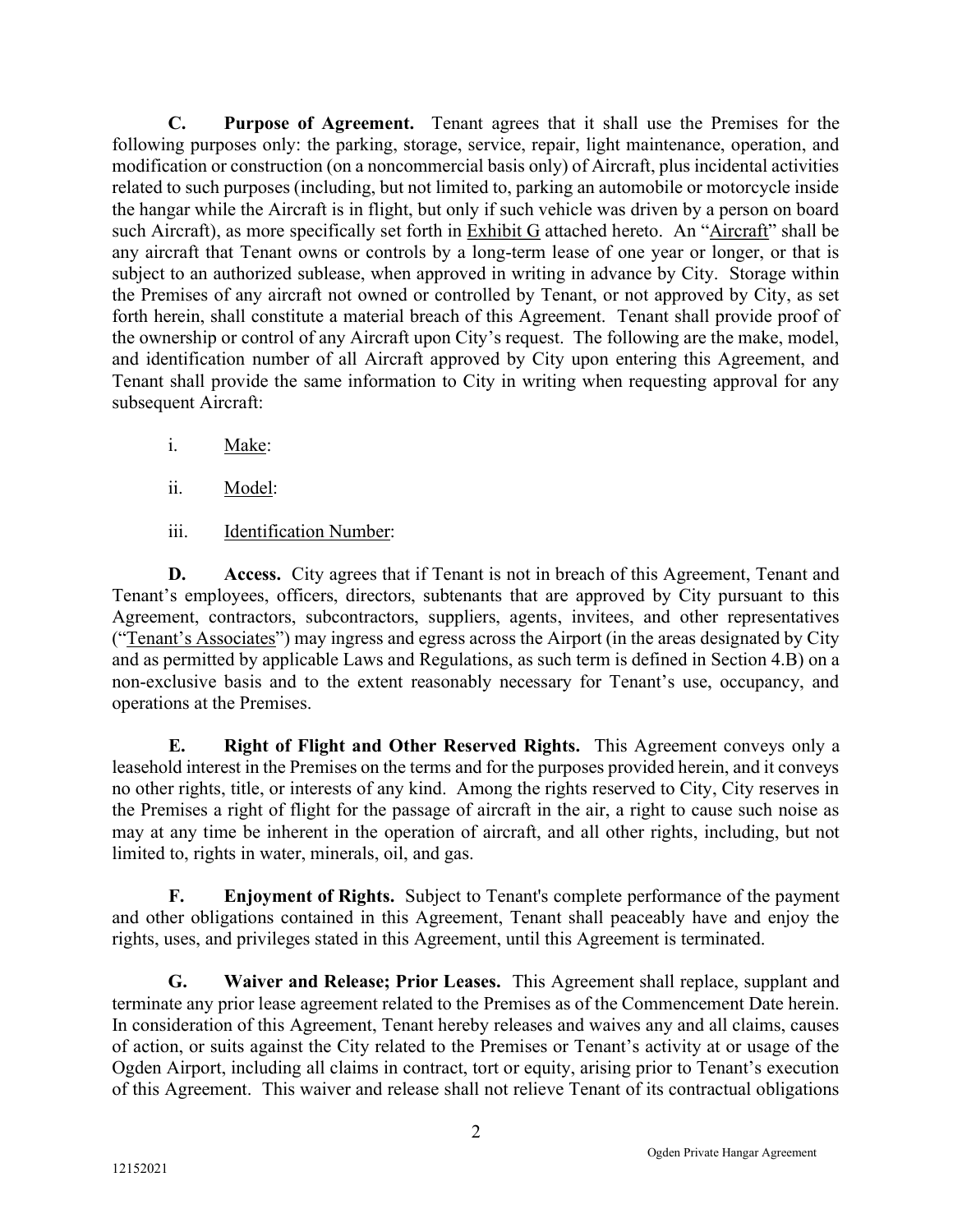arising under a prior lease agreement for the Premises before the Commencement Date of this Agreement.

## 2. Term.

This Agreement shall be effective during the period when Tenant constructs the initial Tenant Improvements as stated in Exhibit B. The term of this Agreement shall commence on \_\_\_\_\_\_\_\_\_\_\_\_\_\_\_, 20 (the "Commencement Date") and shall continue thereafter for a term of  $($  ) years until  $($ , 20 , (the "Expiration Date"). The date on which this Agreement expires (whether at the end of the initial term or any option terms exercised by City) is the "Expiration Date."

a. Lease Construction Date. Nothing in this Agreement shall grant to Tenant a contractual right to renew this Agreement; however, Tenant may qualify for one or more additional ground leases or facility leases to the extent provided for in city ordinances, policies, and other Laws and Regulations defined in Section 4.b which are then in force and effect upon the expiration of this Agreement. The current Ogden City Code, Subsection 8-3-3(C), generally prohibits renewal of a ground lease agreement beyond forty years from the Lease Construction Date (as that term is defined in ordinance), but may allow Tenant to enter into a facility lease for a forty-year-old facility. For purposes of calculating the forty-year limitation, the parties hereby agree that the Lease Construction Date for the Premises occurred on or before January 1,

## 3. Rent

A. Rent. For Tenant's lease of the Premises, Tenant covenants to pay to City without set-off or deduction the annual ground rent provided in Exhibit C commencing on the Commencement Date. The rent for any fraction of a year shall be prorated. All rent shall be payable annually in advance without notice or demand by the first business day of the month of January and shall be subject to the terms stated in Exhibit C. Notwithstanding the above, Tenant can expect to receive notice of adjustments to annual rent based on the Consumer Price Index, which notice will be delivered before January 1st of each year.

B. Additional Rent. Any sum (other than the rent required in Section 3.A) that Tenant is obligated to pay to City arising from or relating to this Agreement or Tenant's use, occupancy, or operations at the Airport constitutes additional rent, which may include, but is not limited to, fees, fuel flowage fees for self-fueling activities (at the rate and on the terms imposed by City), fines, civil penalties, damages, claims, interest, charges, expenses, and utility charges. Additional rent shall be subject to the terms stated in Exhibit C.

# 4. Tenant's Use of Premises and Airport

A. No Interference. Tenant and Tenant's Associates shall not use the Premises or the Airport in any manner that City determines (in City's sole discretion) interferes with any operation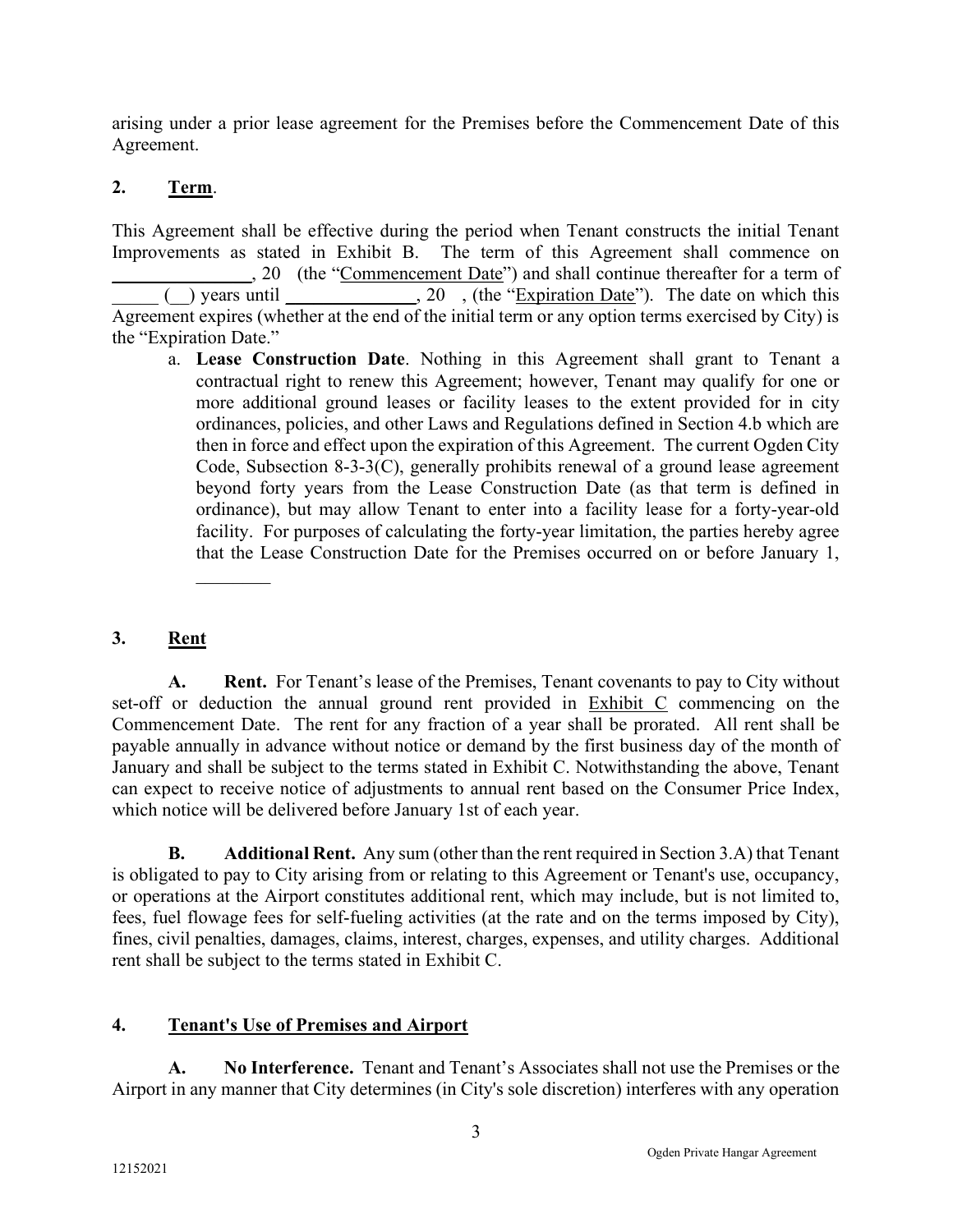at the Airport or decreases the Airport's effectiveness. Tenant shall immediately notify City of any use that creates such interference or decrease in effectiveness and remedy the same to City's sole satisfaction.

B. Comply with All Laws. Tenant and Tenant's Associates shall comply at all times, at Tenant's sole cost, with any and all laws and regulations (as amended or otherwise modified from time to time) that are applicable to Tenant's use, occupancy, or operations at the Premises or the Airport (the "Laws and Regulations"), which include, but are not limited to, all laws, statutes, ordinances, regulations, rules, orders, writs, judgments, decrees, injunctions, directives, rulings, guidelines, standards, codes, policies, common law, and other pronouncements of any kind having the effect of law including, but not limited to, the Airport Rules and Regulations, the Airport Building Development Standards, and all Laws and Regulations pertaining to the environment (the "Environmental Laws"); any and all plans and programs developed in compliance with such requirements (including, but not limited to, the Airport Security Plan); and all lawful, reasonable, and nondiscriminatory Airport policies and other requirements. Upon a written request by City, Tenant will verify, within a reasonable time frame, compliance with any Laws and Regulations.

C. No Unauthorized Use. Tenant and Tenant's Associates shall use the Premises and the Airport only for purposes that are expressly authorized by this Agreement and shall not engage in any unauthorized use of the same. Unauthorized uses include, but are not limited to, any use that would damage, interfere with, or alter any improvement; restricting access on any road or other area that Tenant does not lease; placing waste materials on the Airport or disposing of such materials in violation of any Laws and Regulations; any use that would constitute a public or private nuisance or a disturbance or annoyance to other Airport users; any commercial activity; driving a motor vehicle at an Airport location other than a roadway or parking area (except in connection with parking an automobile or motorcycle inside the hangar while the Aircraft is in flight, but only if such vehicle was driven by a person on board such Aircraft); the use of automobile parking areas in a manner not authorized by City; self-fueling activities on the Premises or any other area that City has not authorized; any use conflicting with Exhibit F; and any use that would be prohibited by or would impair coverage under either party's insurance policies.

D. Permits and Licenses. Tenant shall obtain and maintain in current status all permits and licenses that are required under any Laws and Regulations in connection with Tenant's use, occupancy, or operations at the Premises or the Airport. In the event that Tenant receives notice from any governmental authority that Tenant lacks, or is in violation of, any such permit or license, Tenant shall provide City with timely written notice of the same.

E. Taxes and Liens. Tenant shall pay (before their respective due dates) all taxes, fees, assessments, and levies that relate to Tenant's use, occupancy, or operations at the Premises or the Airport and all other obligations for which a lien may be created relating thereto (including, but not limited to, utility charges and work for the Tenant Improvements). Within ten (10) days, Tenant shall remove any such lien that may be created or commence a protest of such lien by depositing with City cash or other security acceptable to City in an amount sufficient to cover the cost of removing such lien. When contracting for any work in connection with the Premises,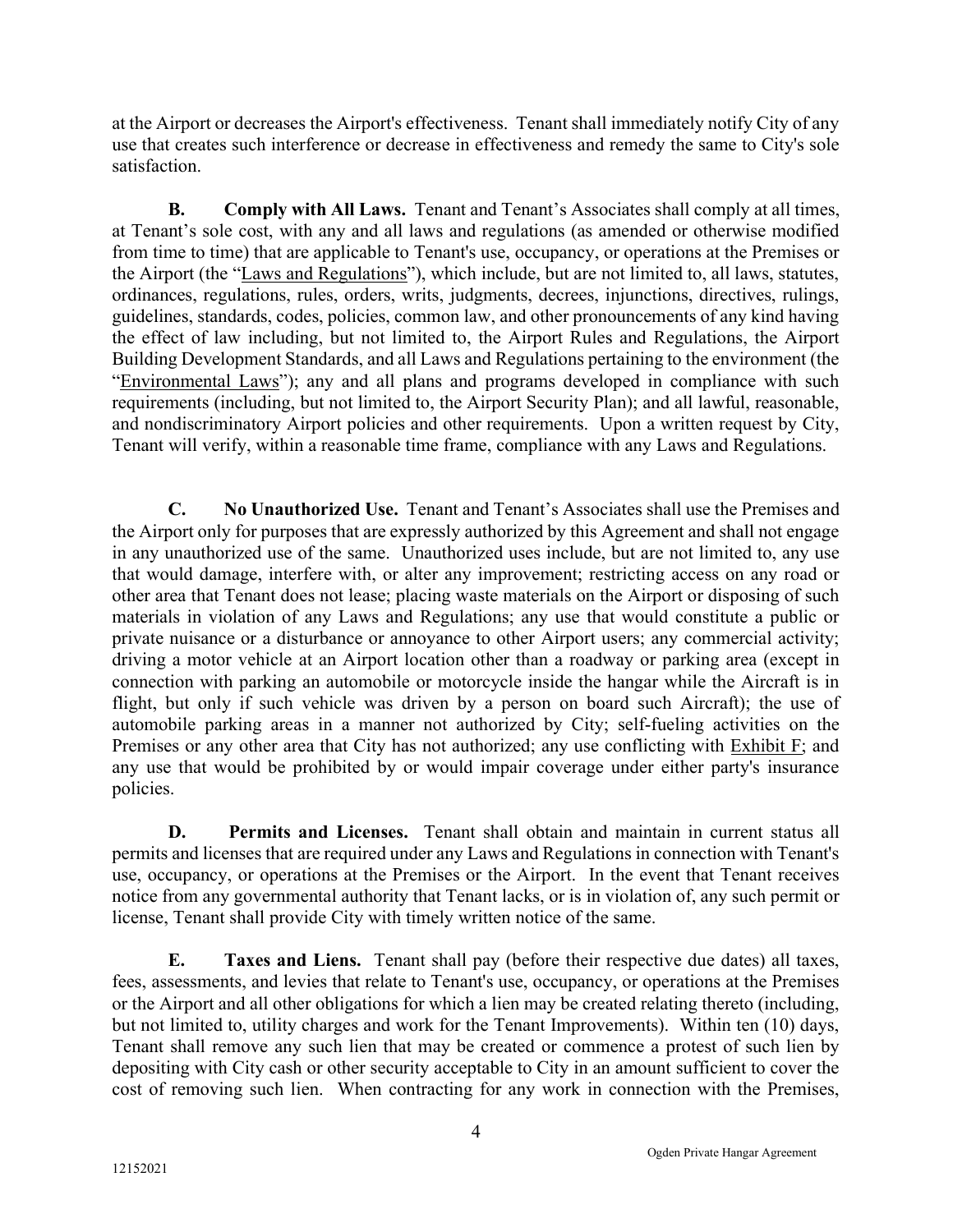Tenant shall include in such contract a provision prohibiting the contractor or any subcontractor or supplier from filing a lien or asserting a claim against City's real property or any interest therein.

F. Damage to Property and Notice of Harm. In addition to Tenant's indemnification obligations set forth in Article 6, Tenant, at Tenant's sole cost, shall repair or replace (to City's sole satisfaction) any damaged property that belongs to City or City's other tenants to the extent that such damage arises from or relates to an act or omission of Tenant or Tenant's Associates. Tenant shall promptly notify City of any such property damage. If Tenant discovers any other potential claims or losses that may affect City, Tenant shall promptly notify City of the same.

G. No Alterations or Improvements. After construction of initial Tenant Improvements upon the Premises, Lessee shall make no modifications, improvements or additions which materially alter the exterior or interior walls and roof, windows, electrical system, structural elements, architectural design elements or the foundation of Tenant Improvements constructed upon the Premises, without the City's prior written consent, which consent may be given or withheld in the City's sole discretion. Failure to obtain City's written consent for modifications, improvements or addition, as required herein, shall constitute a material breach of this Agreement, and Tenant shall pay, or reimburse to City, all costs to remove such unapproved modifications, improvements or additions, and restore the Premises to its prior configuration.

H. Signage and Advertising. Tenant shall not install or operate any signage on the Premises or at the Airport except with the prior written approval of City (which may be given or withheld in City's sole discretion). Any approved signage shall be at Tenant's expense and shall comply with Laws and Regulations (including, but not limited to, City's Airport signage policies and standards and City's ordinance and permit requirements). Tenant shall not advertise or permit others to advertise at the Airport by any physical means, whether or not such advertising is for profit, except advertisement is permitted within the interior of the Tenant Improvements provided they are not visible from the exterior of Tenant Improvements when hangar doors and other doors and windows are open.

I. Security. Nothing in this Agreement grants to Tenant a contractual right to unescorted access within the Airport Operations Area, or other secured areas within the airport. Tenant is responsible to comply (at Tenant's sole cost) with all security measures that City, the United States Transportation Security Administration, or any other governmental authority having jurisdiction may require in connection with the Airport, including, but not limited to, any access credential requirements, any decision to remove Tenant's access credentials, and any civil penalty obligations and other costs arising from a breach of security requirements caused or permitted by Tenant or Tenant's Associates. Tenant agrees that City has the right (in City's sole discretion) to impose any Airport security requirements that City may determine. Tenant further agrees that Airport access credentials are the property of City and may be suspended or revoked by City in its sole discretion at any time. Tenant shall pay all fees associated with such credentials, and Tenant shall immediately report to the Airport Manager any lost credentials or credentials that Tenant removes from any employee or any of Tenant's Associates. Tenant shall protect and preserve security at the Airport, including, but not limited to, by protecting security information and protecting any access points that are maintained by Tenant to secure or sterile areas.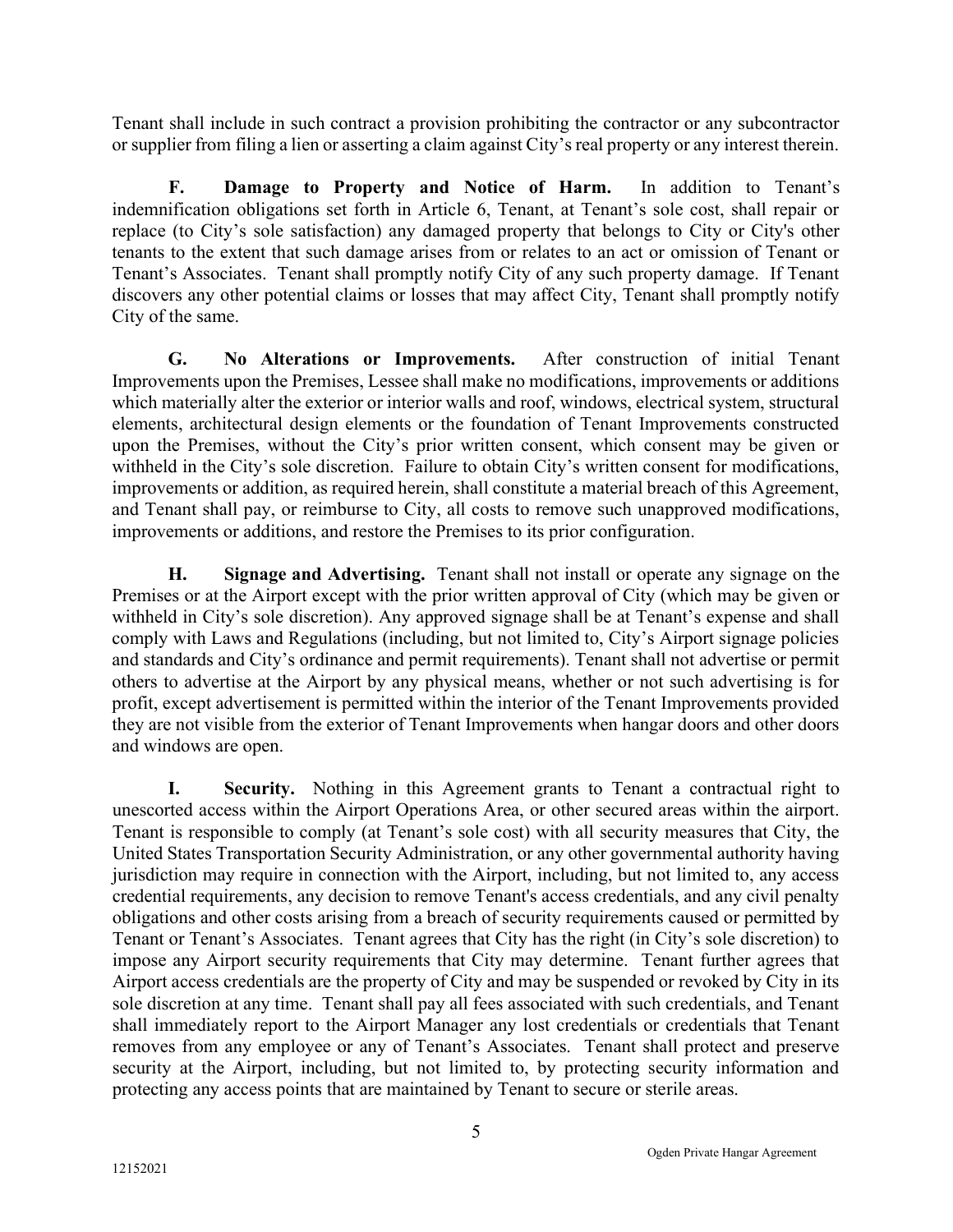**J.** Removal of Disabled Aircraft. When consistent with Laws and Regulations, Tenant shall promptly remove or cause to be removed from any portion of the Airport not leased by Tenant the Aircraft or any other aircraft that Tenant owns or controls if it becomes disabled. Tenant may store such aircraft within the Tenant Improvements as permitted by Laws and Regulations or, with City's prior written consent, elsewhere at the Airport on terms and conditions established by City. If Tenant fails to comply with this requirement after a written request by City to comply, City may (but is not required to) cause the removal of any such aircraft at Tenant's expense by any means that City determines, in its sole discretion, to be in City's best interests.

K. Maintenance, Repair, Utilities, and Storage. Tenant's use, occupancy, and operations at the Premises shall be without cost or expense to City. Tenant shall be solely responsible to design and construct the Tenant Improvements and to maintain, repair, reconstruct, and operate the Premises and the Tenant Improvements at Tenant's sole cost and expense, including, but not limited to, all utility services, janitorial services, waste disposal, and ramp repair. Tenant shall at all times maintain the Premises and the Tenant Improvements in a clean, safe, and sanitary condition and in good repair, and as further set forth in Section K.i below. Tenant shall perform all work in accordance with Laws and Regulations and in a good and workmanlike manner, and in accordance with the standard of work performed by the City elsewhere at the Airport. City has sole and absolute discretion to determine the quality of the work. Tenant shall promptly remedy any condition that fails to meet this standard. Without limiting the foregoing obligations, Tenant shall not store on the Premises any inoperable equipment, discarded or unsightly materials, or materials likely to create a hazard; shall not use areas outside of the Tenant Improvements for storage; and shall store trash upon the Premises in receptacles securely covered to prevent foreign objects debris ("FOD") on the airport. Any substance or material that is regulated by any Environmental Law ("Hazardous Materials") shall be governed by Section 7. Tenant shall comply with the following:

i. Maintenance. Tenant agrees to maintain the Premises, and any area beyond the Premises that is within 5 feet of any structure on the Premises, in a neat, orderly and safe condition, and free from waste, rubbish, weeds, snow or other debris or hazards, and to perform the necessary mowing and snow removal on the Premises. The City may assist in snow removal of ramp/apron areas when capability and priority permit. Tenant shall not store or let stand any equipment or property belonging to the Tenant or under the Tenant's custody, outside the boundaries of the leased Premises without prior consent of the City's Airport Manager, except when such equipment or property is in the process of being loaded or unloaded. The exterior of all structures upon Premises shall be maintained free of rust, peeling paint, broken windows, or damaged roofing materials, panels, trim, doors and other exterior components. All dilapidated exterior components shall be repaired or replaced. The interior of all structures on Premises shall be kept neat, clean and safe. In addition to the above, Tenant shall maintain the Premises consistent with the International Property Maintenance Code, as amended.

ii. Vehicles. Boats, trucks (except pickups), recreational vehicles, off-highway vehicles, inoperable vehicles or unregistered vehicles may not be parked or stored upon the Premises in areas outside of the Tenant Improvements or upon any parking space or other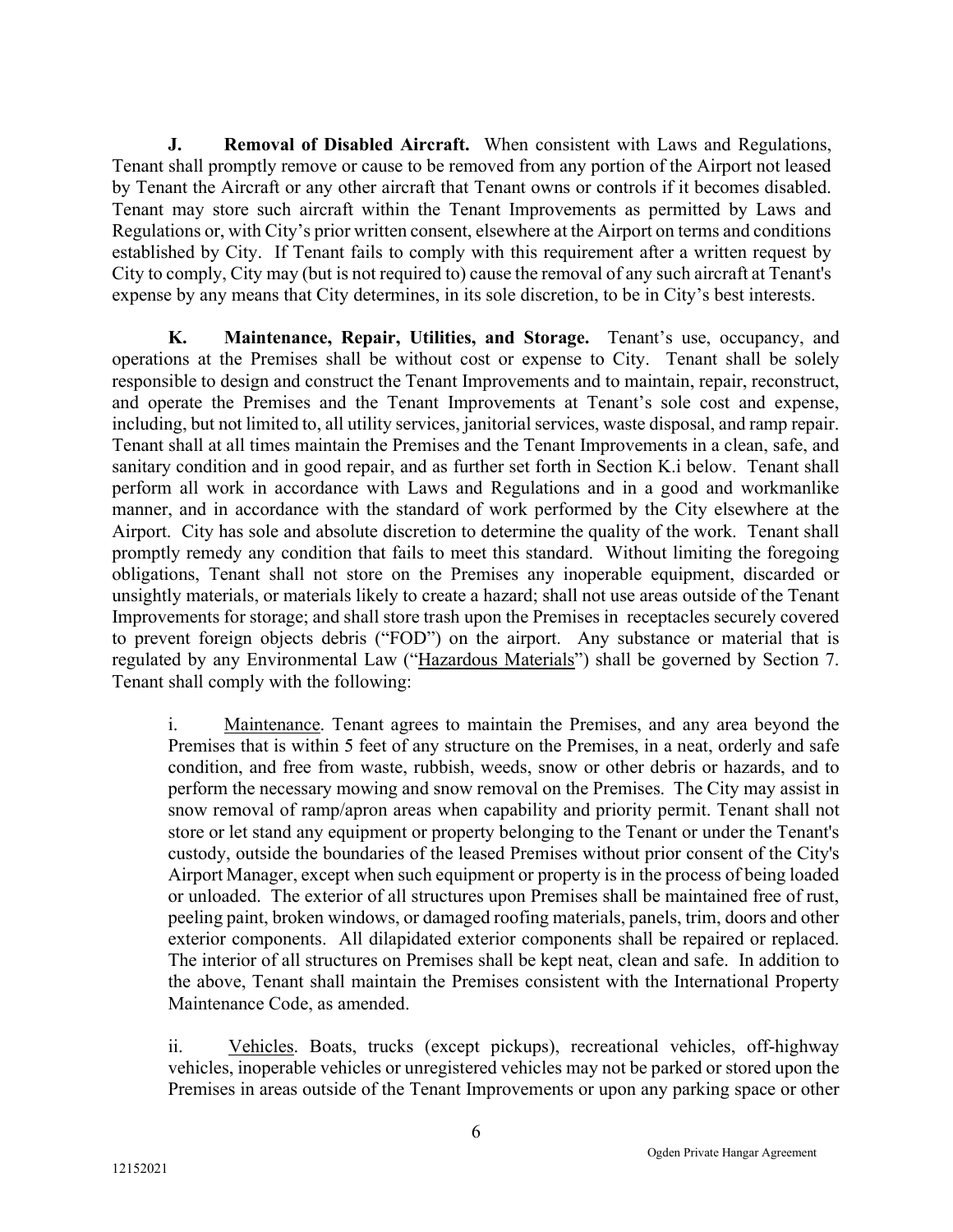area within the airport. Storage of such vehicles within Tenant Improvements shall be subject to applicable Laws and Regulations. Recreational vehicles and boats hitched to vehicles parked temporarily and occasionally in Tenant's leased parking area outside the airport Air Operations Area (AOA) for less than twelve consecutive hours, shall not violate this subsection unless otherwise prohibited by Laws and Regulations.

L. Operations. Tenant's operations shall comply with the following:

i. Airport Operations. Tenant shall occupy the Premises at all times and shall operate in a manner that promotes effective airport operations. Among other things, Tenant shall immediately notify the Airport Manager of any condition observed at the Airport that may create a hazard or disruption; Tenant shall refrain from annoying, disturbing, or impairing Airport customers, tenants, or employees; and Tenant shall promptly respond to City's complaints, requests for information, and requests for reasonable assistance in connection with planning and other operational matters at the Airport. If City determines for any reason that emergency conditions exist at the Airport, Tenant shall participate in any emergency response as directed by City or other agency in charge and shall operate in a manner that protects safety and the interests of the public.

ii. Safety. City may, but is not obligated to, stop Tenant's operations if safety Laws and Regulations or other safe work practices are not being observed.iii. Personnel. Tenant shall control the conduct, demeanor, and appearance of its employees and Tenant's Associates so that they do not annoy, disturb, or impair Airport customers, tenants, or employees. Tenant's employees shall possess adequate training and qualifications to carry out their assigned duties.

iv. Deficiencies. Without limiting or waiving any other remedies available to City, City's remedies shall include the following in connection with deficiencies in Tenant's operations:

a. Propose and Implement Cure. Tenant shall meet with the Airport Manager upon such manager's request regarding the quality of Tenant's operations, whether or not in connection with a specific complaint. Tenant shall propose curative measures in response to City's determinations regarding deficiencies in Tenant's operations and shall implement as expeditiously as possible measures that are approved by City.

b. Remove Employees and Associates. City shall have the right to require that Tenant remove from the Airport any employee or any of Tenant's Associates that City reasonably determines to be in violation of Section 4.L.iii or otherwise detrimental to City's interests at the Airport.

c. Liquidated Damages. City shall have the right to require Tenant to pay liquidated damages in connection with addressing any deficiency as further set forth in Exhibit C.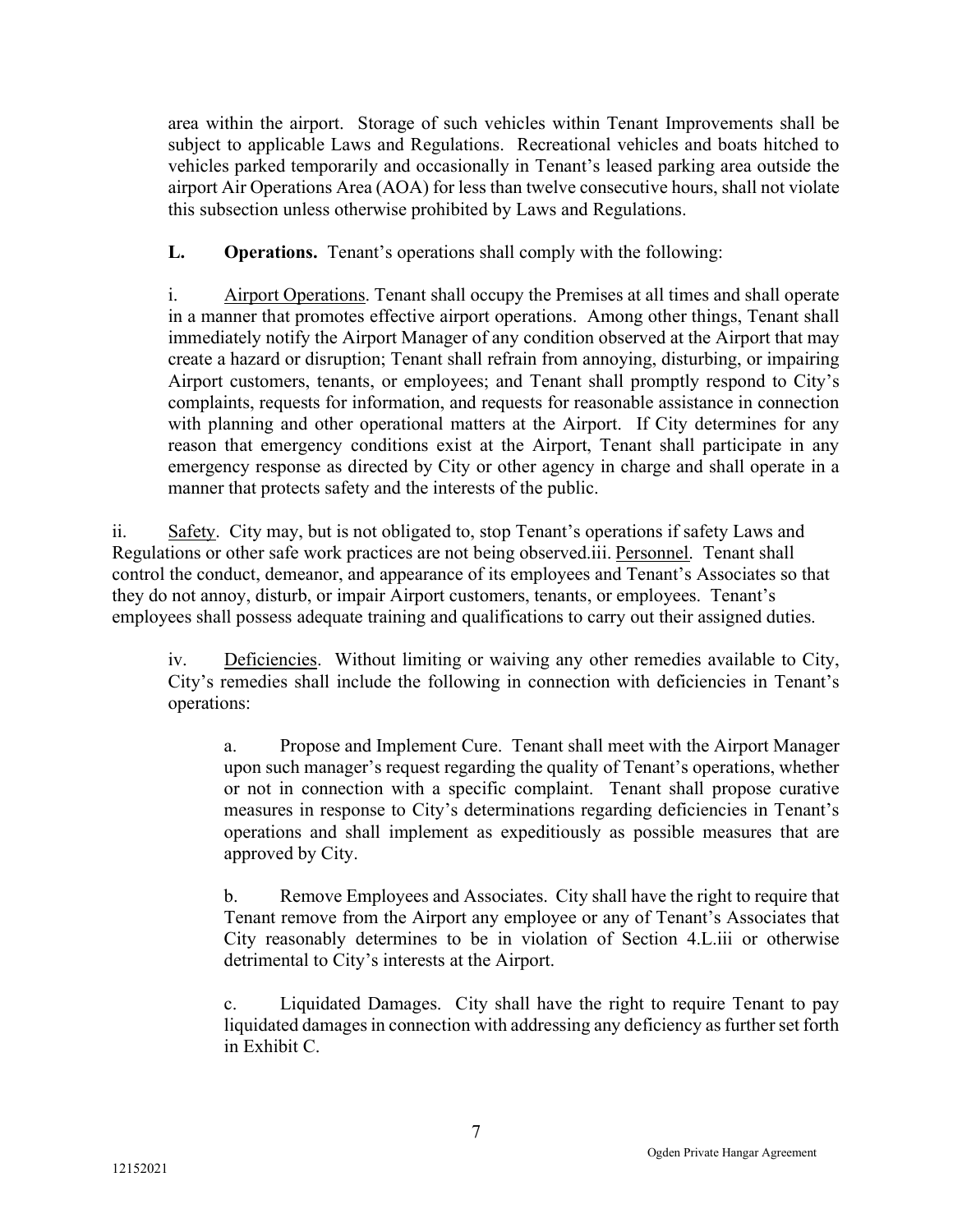## 5. City's Rights and Obligations

A. Airport Maintenance. City agrees that as long as the Airport is certified to operate as an airport by the Federal Aviation Administration (or any successor agency), City shall keep the property of the Airport in good repair and free from obstruction in accordance with applicable Federal standards.

B. Access to Premises. City for itself and its employees, officers, directors, agents, contractors, subcontractors, suppliers, invitees, volunteers and other representatives ("City's Associates") reserves the right to enter the Premises as provided in this Section 5.B. City and City's Associates shall not be deemed guilty of trespass upon the Premises, or to have violated any of Tenant's rights hereunder, by reason of such an entrance into any portion of the Premises.

i. Without Notice. City and City's Associates shall have the right to enter the Premises (not including the Tenant Improvements) at any time and without prior notice, provided that they shall not unreasonably interfere with Tenant's use of the Premises. City and City's Associates shall have the right to enter the Tenant Improvements at any time and without prior notice for any purpose relating to any emergency, security or safety concern, or to investigate or remediate potential threats or hazards.

ii. Notice. In addition to the rights set forth in Section 5.B.i, City and City's Associates shall have the right to enter the Tenant Improvements for any other purpose relating to the Airport (including, but not limited to, in order to conduct inspections, determine compliance with the Agreement, and conduct Airport work) provided that they shall not unreasonably interfere with Tenant's use of the Premises. In connection with such entry, City shall provide twenty four (24) hours' advance notice to Tenant by sending a message to Tenant if: (a) Tenant maintains on file with City a working email address (or an address in another format designated by City) that is capable of accepting messages for Tenant, and (b) Tenant provides to City a key or other access to the Premises by no later than the time of the entry. If Tenant does not comply with all of the foregoing conditions for such notice, City and City's Associates shall have the right to enter the Tenant Improvements as determined by City in City's sole discretion.

iii. Interviews. Tenant agrees to allow City to interview any of Tenant's employees to discuss any matters pertinent to Tenant's use, occupancy, or operations at the Premises and the Airport.

C. City's Right to Work Within, Alter, or Recover Premises. City has the right at the Airport to perform or cause to be performed any work (including, but not limited to, constructing improvements, surveying, performing environmental testing, removing any hazard or obstruction, and implementing any plan, program, or action), that City (in its sole discretion) determines to be in City's best interests, including, but not limited to, within the Premises. City may elect to pursue any such work without recovering the Premises from Tenant, in which case City shall exercise reasonable care to minimize disruptions to Tenant and the Premises. City also has the right to recover all or any portion of the Premises from Tenant in connection with any such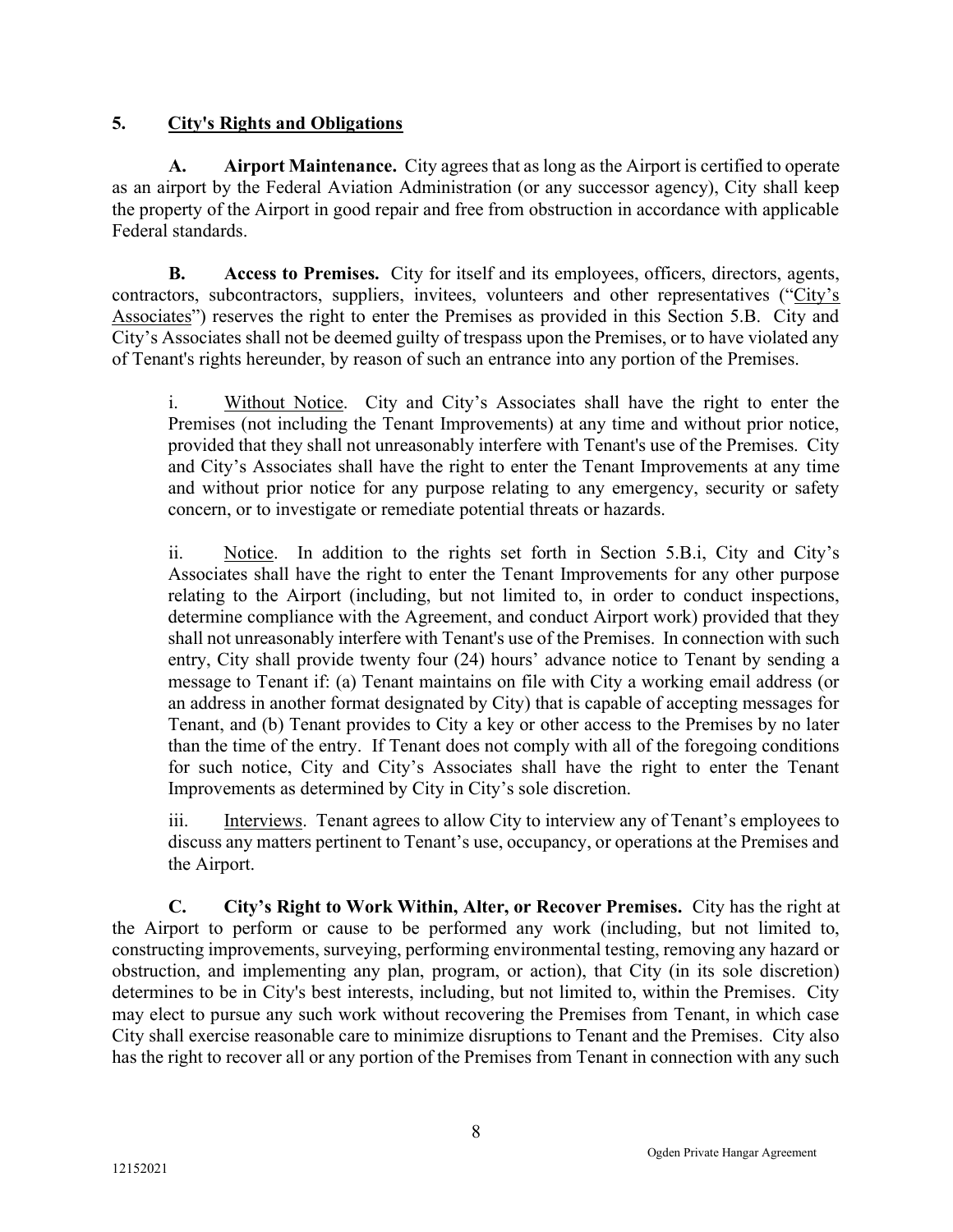work (with or without relocating Tenant) as City may determine in its sole discretion, and the following shall apply:

i. Recovery. If City determines to recover all or any portion of the Premises, City shall provide Tenant with ninety (90) days prior written notice specifying what areas will be recovered. If any portion remaining after such recovery is tenantable in light of the purposes of this Agreement (as determined by City in its sole and absolute discretion), City shall reduce Tenant's rent hereunder by the percentage of the Premises that City recovers, and City shall pay the cost of any alterations to the Tenant Improvements that are required by City in connection therewith (so long as such improvements are not in breach of this Agreement). If City recovers all of the Premises, or if any remaining portion of the Premises is not tenantable pursuant to City's determination, City may terminate this Agreement by including in the notice provided for in this Section 5.C.i a notice of termination, and this Agreement shall terminate at the end of such ninety (90) day period. In connection with any such termination where Tenant is not in default, City shall pay to Tenant the fair market value of the Tenant Improvements and Tenant's leasehold interest as determined by a professional real estate appraisal obtained and paid for City. The appraiser's determination of fair market value shall take into consideration only the remaining term of this Agreement, offset by rent and fees due during the remaining term.

ii. Relocation. If City elects to relocate Tenant, City shall pay the reasonable costs that Tenant actually incurs to relocate to a new location (chosen by City) the Tenant Improvements (so long as such improvements are not in breach of this Agreement) and any movable property associated with Tenant's permitted uses under this Agreement. Tenant's rent at such new location shall be determined based on the actual square footage contained in Tenant's Premises at such new location.

iii. No Waiver. Nothing under this Section 5.C shall be construed to waive City's right to pursue any remedy for a breach of this Agreement arising from or relating to Tenant's use, occupancy, or operations at any portion of the Premises or at the Airport.

D. City's Right to Implement Airport Programs. City has the right to implement any lawful, reasonable, and nondiscriminatory program at the Airport as City may determine in its sole discretion, and to require Tenant to participate in or comply with any such program. Such programs may include, but are not limited to, providing common arrangements for trash disposal, utilities, or other Airport functions; providing revenue-generating activities at the Airport by City or its designee (including, but not limited to, vending machines, advertising, wireless communications, and utility services whether on or off of the Premises); designating approved operators and service providers at the Airport; establishing central locations and security procedures for delivering goods or materials to the Airport; and establishing green building and other programs to benefit the environment and conserve energy.

E. City Directives. City is the owner and proprietor of the Airport, and City has the right to issue any lawful, reasonable, and non-discriminatory directive as a landlord and proprietor that City determines to be in City's best interests.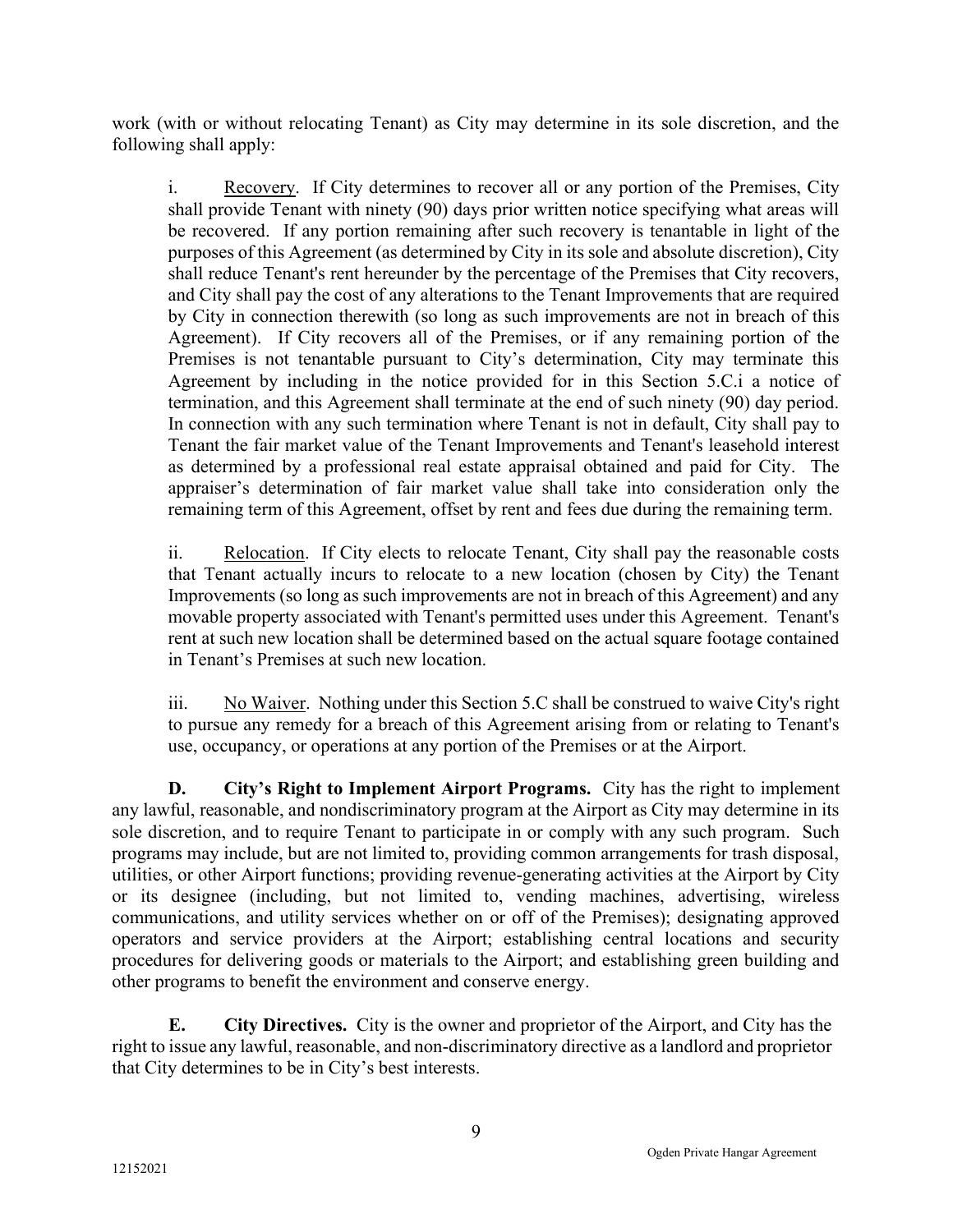F. Governmental Acts. City is a government entity, and City has all rights, powers, and privileges afforded to it under Laws and Regulations. Tenant agrees that Tenant is subject to any lawful governmental act of City without regard to the provisions of this Agreement.

## 6. Indemnity, Insurance, and Letter of Credit

A. Indemnity by Tenant. Tenant agrees to indemnify, hold harmless, and defend City and its officers and employees from and against losses of every kind and character (including, but not limited to, liabilities, causes of action, losses, claims, costs, fees, attorney fees, expert fees, court or dispute resolution costs, investigation costs, environmental claims, mitigation costs, judgments, settlements, fines, demands, damages, charges, and expenses) that arise out of or relate to: (i) this Agreement; (ii) any use, occupancy, or operations at the Premises or the Airport by Tenant or Tenant's Associates; or (iii) any wrongful, reckless, or negligent act or omission of Tenant or Tenant's Associates. Tenant shall use attorneys, experts, and professionals that are reasonably acceptable to City in carrying out this obligation. This obligation does not require Tenant to indemnify City and its officers and employees against losses (as defined above) that arise solely from the negligent acts or omissions of City and its officers and employees. The obligation stated in this Section 6.A shall survive the expiration or other termination of this Agreement with respect to matters arising before such expiration or other termination. These duties shall apply whether or not the allegations made are found to be true.

B. Assumption of Risk; Waiver of Liability. Tenant assumes all risk of the use of the Premises and the Airport, and Tenant hereby knowingly, voluntarily, and intentionally waives any and all losses, liabilities, claims, and causes of action, of every kind and character, that may exist now or in the future (including, but not limited to, claims for business interruption and for damage to any aircraft) against City and its officers, employees, and volunteers arising from or relating to Tenant's use, occupancy, or operations at the Premises or the Airport, except for those losses, liabilities, claims, and causes of action solely arising from the willful misconduct, gross negligence or intentional torts of the City or its officers, employees, and volunteers, that are not limited by governmental immunity.

C. Insurance. At Tenant's cost, Tenant shall procure the following insurance coverage prior to entering the Premises, and Tenant shall maintain its insurance coverage in force at all times when this Agreement is in effect in compliance with City's insurance requirements as they exist from time to time (including, but not limited to, the terms provided in Exhibit D):

i. Aircraft Liability with Additional Coverage. Aircraft liability insurance that includes premises liability, and, if applicable, mobile equipment coverage with a combined single limit for bodily injury and property damage of not less than one million dollars (\$1,000,000) per occurrence (and one hundred thousand dollars (\$100,000) per passenger seat for applicable claims), including, but not limited to, contractual liability coverage for Tenant's performance of the indemnity agreement set forth in Section 6.A. If any such coverage is not available to Tenant in the form of an aircraft liability policy, Tenant shall obtain substantially similar coverage through a commercial general liability policy.

ii. Property. All risk property insurance coverage in an amount equal to the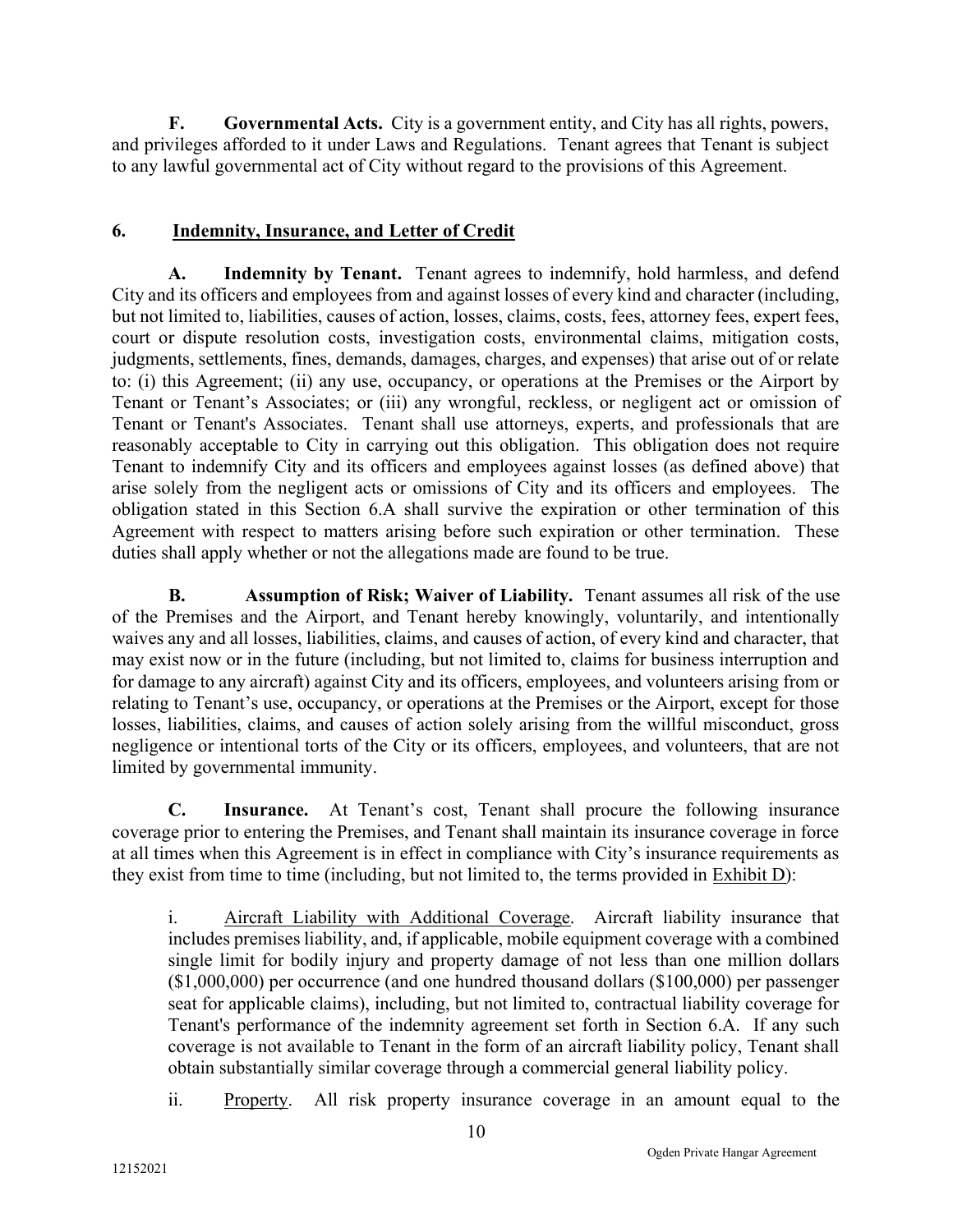replacement cost (without deduction for depreciation) of the Tenant Improvements. Tenant is solely responsible for Tenant's personal property, and Tenant may purchase insurance for Tenant's personal property as Tenant may determine.

iii. Automobile. If Tenant drives any automobile other than in the roadways and automobile parking areas at the Airport (including, but not limited to, if Tenant parks an automobile in Tenant's hangar when permitted by this Agreement), comprehensive automobile liability coverage for claims and damage due to bodily injury or death of any person or property damage arising out of Tenant's ownership, maintenance, or use of any motor vehicles, whether owned, hired, or non-owned, of not less than five hundred thousand dollars (\$500,000) single combined limit "per accident" for bodily injury and property damage.

iv. Pollution. Tenant is responsible for environmental losses. Any pollution legal liability insurance obtained by Tenant shall comply with the requirements for insurance that are stated in this Agreement. If Tenant engages in self-fueling, Tenant shall comply with City's self-fueling requirements, including, but not limited to, pollution legal liability insurance requirements.

v. Aircraft. Tenant is solely responsible for any damage or loss to the Aircraft. Tenant shall obtain insurance coverage for the Aircraft as Tenant may determine.

vi. Business Interruption. Tenant is solely responsible for all costs of business interruption, however incurred, and Tenant may purchase business interruption insurance as Tenant may determine.

**D.** Performance Security. City reserves the right to require a performance security in a form and amount acceptable to City upon any material default by Tenant under this Agreement.

# 7. Hazardous Materials

A. No Violation of Environmental Laws. Tenant shall not cause or permit any Hazardous Materials to be used, produced, stored, transported, brought upon, or released on, under, or about the Premises or the Airport by Tenant or Tenant's Associates in violation of applicable Environmental Laws. Tenant is responsible for any such violation as provided by Section 6.A of this Agreement.

B. Response to Violations. Tenant agrees that in the event of a release or threat of release of any Hazardous Material by Tenant or Tenant's Associates at the Airport, Tenant shall provide City with prompt notice of the same. Tenant shall respond to any such release or threat of release in accordance with applicable Laws and Regulations. If City has reasonable cause to believe that any such release or threat of release has occurred, City may request, in writing, that Tenant conduct reasonable testing and analysis (using qualified independent experts acceptable to City) to show that Tenant is complying with applicable Environmental Laws. City may conduct the same at Tenant's expense if Tenant fails to respond in a reasonable manner. Tenant shall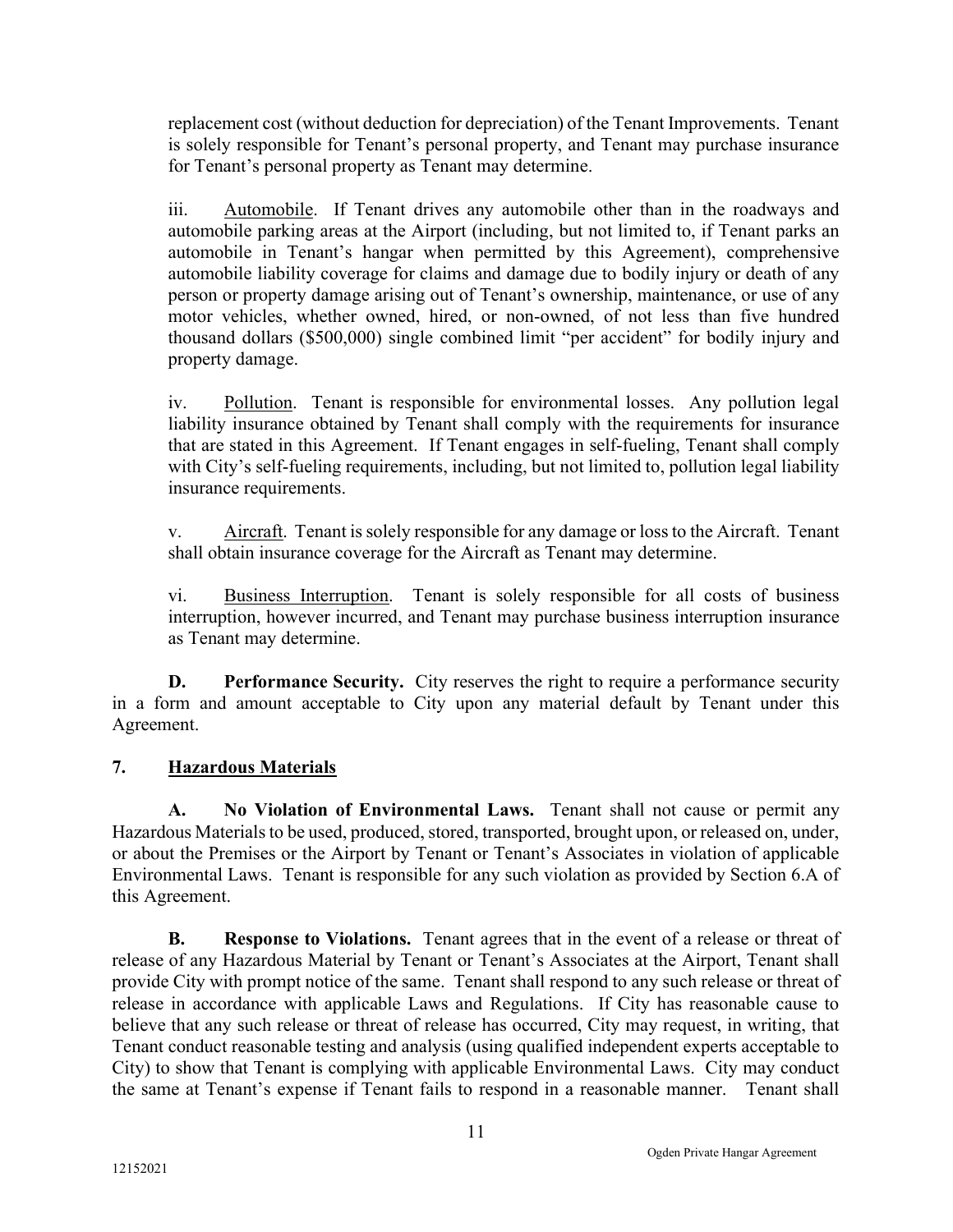cease any or all of Tenant's activities as City determines necessary, in its sole and absolute discretion, in connection with any investigation, cure, or remediation. If Tenant or Tenant's Associates violate any Environmental Laws at the Airport (whether due to the release of a Hazardous Material or otherwise), Tenant, at Tenant's expense, shall have the following obligations, which shall survive any expiration or termination of this Agreement: (i) promptly remediate such violation in compliance with applicable Environmental Laws; (ii) submit to City a written remediation plan, and City reserves the right to approve such plan (which approval shall not be unreasonably withheld) and to review and inspect all work; (iii) work with City and other governmental authorities having jurisdiction in connection with any violation; and (iv) promptly provide to City copies of all documents pertaining to any environmental concern that are not subject to Tenant's attorney-client privilege.

C. Obligations Affecting Permits. To the extent that Tenant is a co-permittee with City in connection with any permit relating to the environment at the Airport, or to the extent that any of Tenant's operations in connection with this Agreement or otherwise may impact City's compliance with any such permit, Tenant shall work cooperatively with City and other tenants and take all actions necessary to ensure permit compliance, and minimize the cost of such compliance, for the benefit of Airport operations.

D. Obligations upon Termination and Authorized Transfers. Upon any expiration or termination of this Agreement (and this obligation shall survive any such expiration or termination), and upon any change in possession of the Premises authorized by City, Tenant shall demonstrate to City's reasonable satisfaction that Tenant has removed any Hazardous Materials and is in compliance with applicable Environmental Laws. Such demonstration may include, but is not limited to, independent analysis and testing. The obligations of this Section 7 shall survive any termination of this Agreement.

# 8. Assignment and Subleasing

A. Assignment. Tenant shall not assign any of its rights under this Agreement, including, but not limited to, rights in the Tenant Improvements, (whether such assignment is voluntarily or involuntarily, by merger, consolidation, dissolution, change in control, or any other manner), shall not encumber any such rights or record this Agreement (or any document or interested relating thereto), and shall not delegate any performance under this Agreement, except with the prior written consent of City to any of the same. City may withhold consent to such assignment, encumbrance, or delegation for any or no reason in its sole discretion. Regardless of City's consent, Tenant shall not be released from any obligations for matters arising during the time when this Agreement was in effect. Any purported assignment or encumbrance of rights or delegation of performance in violation of this Section 8.A is void. This Agreement is binding on Tenant's successors or assigns that have been authorized pursuant to this Section 8.A.

i. Assignment Upon Foreclosure or Forfeiture. Upon compliance with Section 8.B below, this Agreement may be encumbered by means of an assignment of this Agreement to secure financing for the construction or purchase of Tenant Improvements, provided that such assignment permits Tenant to remain in possession except in the event of foreclosure. In the event of foreclosure or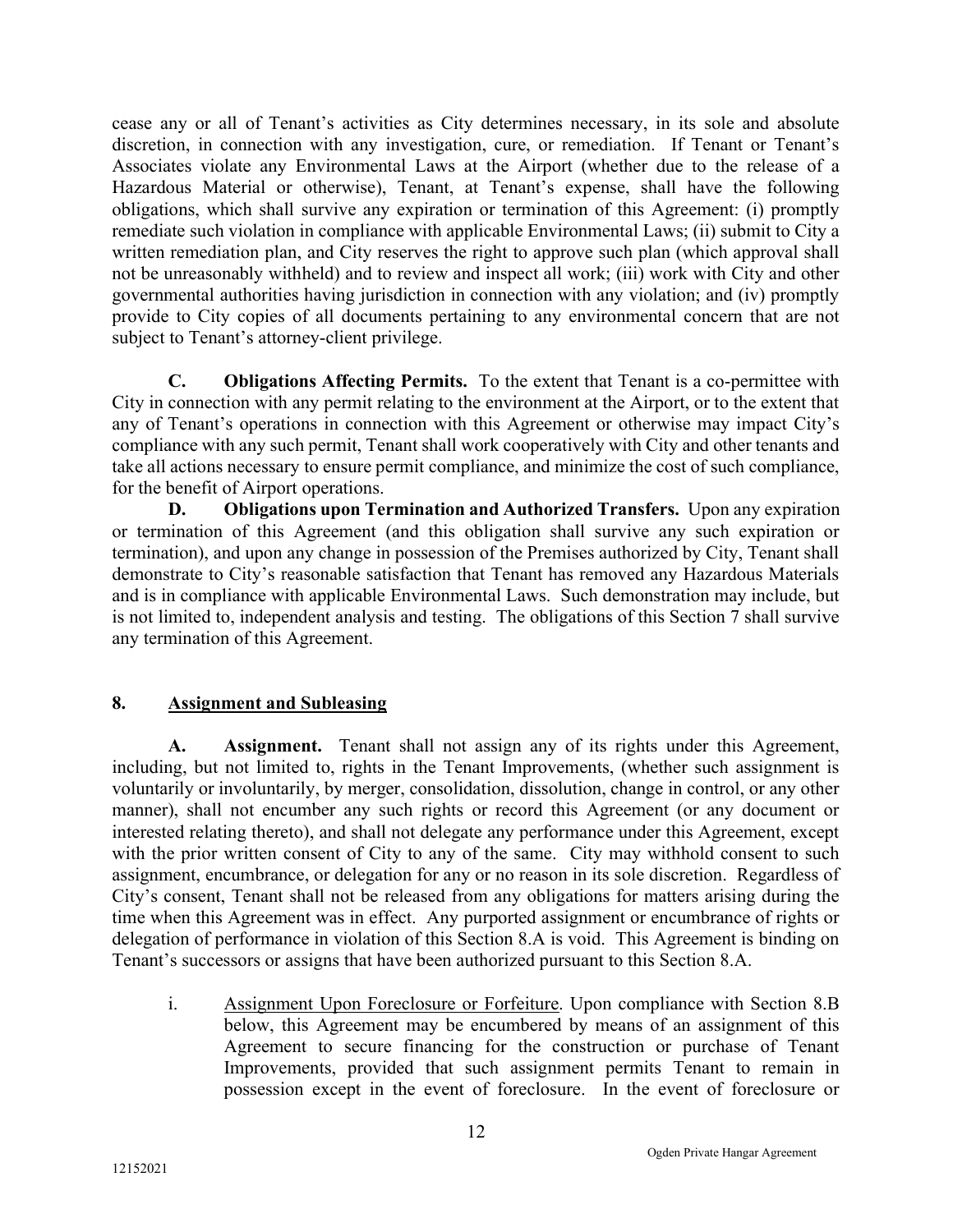forfeiture by the holder of such security, the City consents to further assignment to any person, firm or corporation which is fully competent and has the necessary facilities, experience and financial resources to perform the obligations contained in this agreement on the part of the Tenant to be performed, provided such proposed assignee shall expressly assume said obligations in writing.

ii. Change of Majority Interest. A change in ownership of the majority interest in Tenant's business entity shall be considered a prohibited assignment of this Agreement and shall constitute a default and breach of this Agreement, unless such change of majority ownership is pre-approved by City. City approval of a change in majority interest in Tenant's business entity may require Tenant's requalification, negotiation, and entering into a new lease agreement.

#### B. Permitted Encumbrances.

- i. Acceptable Request. Any request for City's consent to an encumbrance under this Section 8 shall at a minimum meet the following requirements: (a) the purpose of such encumbrance shall be to secure financing for the construction or purchase of Tenant Improvements; (b) such encumbrance shall only encumber Tenant's leasehold interest and shall not encumber any other interest whatsoever; (c) the lienholder must agree to maintain current contact information with City at all times; (d) the lienholder and Tenant must agree to provide to City concurrent copies of any notices of default sent to Tenant and all letters or other information exchanged between Tenant and the lienholder thereafter until such matter has concluded; (e) the lienholder must agree to promptly remove such encumbrance when the obligation that it secures has been satisfied; (f) such encumbrance shall be subordinate to the City's interests except as provided in Section 8.B.ii; (g) such encumbrance shall terminate prior to the earliest scheduled Expiration Date of this Agreement; (h) by obtaining City's consent Tenant agrees that it shall not default on its commitment in connection with the permitted encumbrance (and any such default shall be a breach of this Agreement); and (i) the lienholder must certify to City that it has reviewed this Agreement, that it has accepted provisions that may affect the lienholder, and that no loan requirements conflict with or materially erode any provisions of this Agreement. The City may deny any encumbrance not in compliance with this section.
- ii. Defaults. If Tenant defaults under either this Agreement or an encumbrance that City permits pursuant to Section 8.B.i, the City will consent to a transfer of Tenant's interests in this Agreement and the Tenant Improvements (to an acceptable party as set forth below) if Tenant and the lienholder comply with the following: (a) at the time of the default such lienholder must have an enforceable lien and be in compliance with Section 8.B.i; (b) such lienholder must cure all defaults under this Agreement within twenty (20) days after the first such default; (c) as a part of such cure, such lienholder (or another operator provided by such lienholder) must enter interim terms with City to perform this Agreement, and the operator and terms must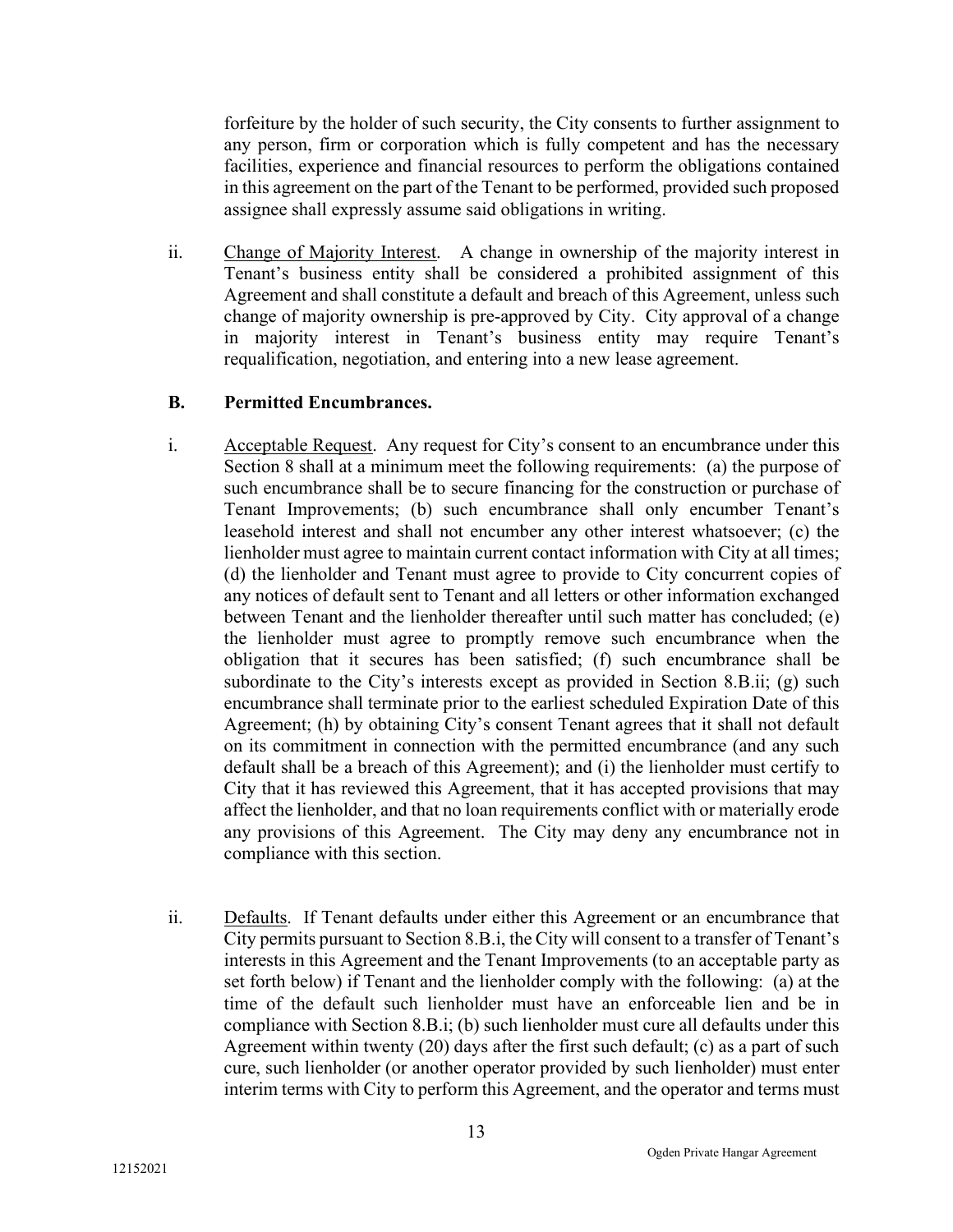be acceptable to City in its sole discretion; (d) as a part of such cure, such lienholder must execute a guaranty on terms acceptable to City under which, at a minimum, such lienholder agrees to guarantee full performance of obligations designated as Tenant obligations under this Agreement; (e) as a part of such cure, Tenant and such lienholder must agree that City shall have a lien with first priority on the Tenant Improvements and all of Tenant's personal property at the Premises to secure full performance of the Tenant obligations under this Agreement; (f) upon completing such cure, this Agreement must be fully performed without subsequent defaults; (g) any transferee of Tenant's interests, and the terms of any transfer, must be acceptable to City in City's sole discretion; and (h) the City may require reasonable terms in addition to those set forth in this Agreement. If Tenant or such lienholder fails to comply with any of the foregoing obligations, such failure shall be a default under this Agreement.

Upon such a default, City at any time may, but is not required to, terminate this Agreement, and exercise any rights set forth in Section 11, and such lienholder shall promptly remove all encumbrances. City shall have no obligation to provide any notices to any lienholder, and City shall have no liability of any kind to any lienholder.

C. Subleasing. Upon obtaining City's prior written consent, which City may provide or withhold in City's sole discretion, Tenant shall have the right to sublease portions of the Premises for the storage of Aircraft in the areas approved by and subject to the terms required by City. Tenant shall impose on all approved subtenants the same terms set forth in this Agreement to provide for the rights and protections afforded to City hereunder. Tenant shall reserve the right to amend Tenant's subleases to conform to the requirements of this Agreement, and all such subleases shall be consistent with and subordinate to this Agreement as it is amended from time to time. Such subleases shall include an agreement that the sublessees will attorn to and pay rent to City if Tenant ceases to be a party to this Agreement. City shall have the right to approve any sublease in City's sole discretion, and Tenant shall provide to City a copy of every sublease executed by Tenant (which shall include the make, model, and identification number of all Aircraft making use of such space). No sublease shall relieve Tenant of any obligation under this Agreement. Tenant shall be responsible and liable for the actions of its subtenant on the airport, whether or not its sublease has been approved by the city. Any action or omission that would constitute a breach of this Agreement if committed by Tenant, will also constitute a breach of this Agreement if committed by Tenant's subtenant. The city shall be entitled to receive any revenue that the tenant/assignor of a city-owned building receives from a subtenant/assignee that exceeds the amount the tenant/assignee is required to pay the city pursuant to the tenant's/assignee's agreement.

#### 9. Damage, Destruction, and Condemnation

A. Damage or Destruction of Premises. If any portion of the Premises or the Tenant Improvements is damaged in any manner, Tenant shall promptly remove from the Airport all debris and cause repairs to be made to restore the same to an orderly and safe condition. All work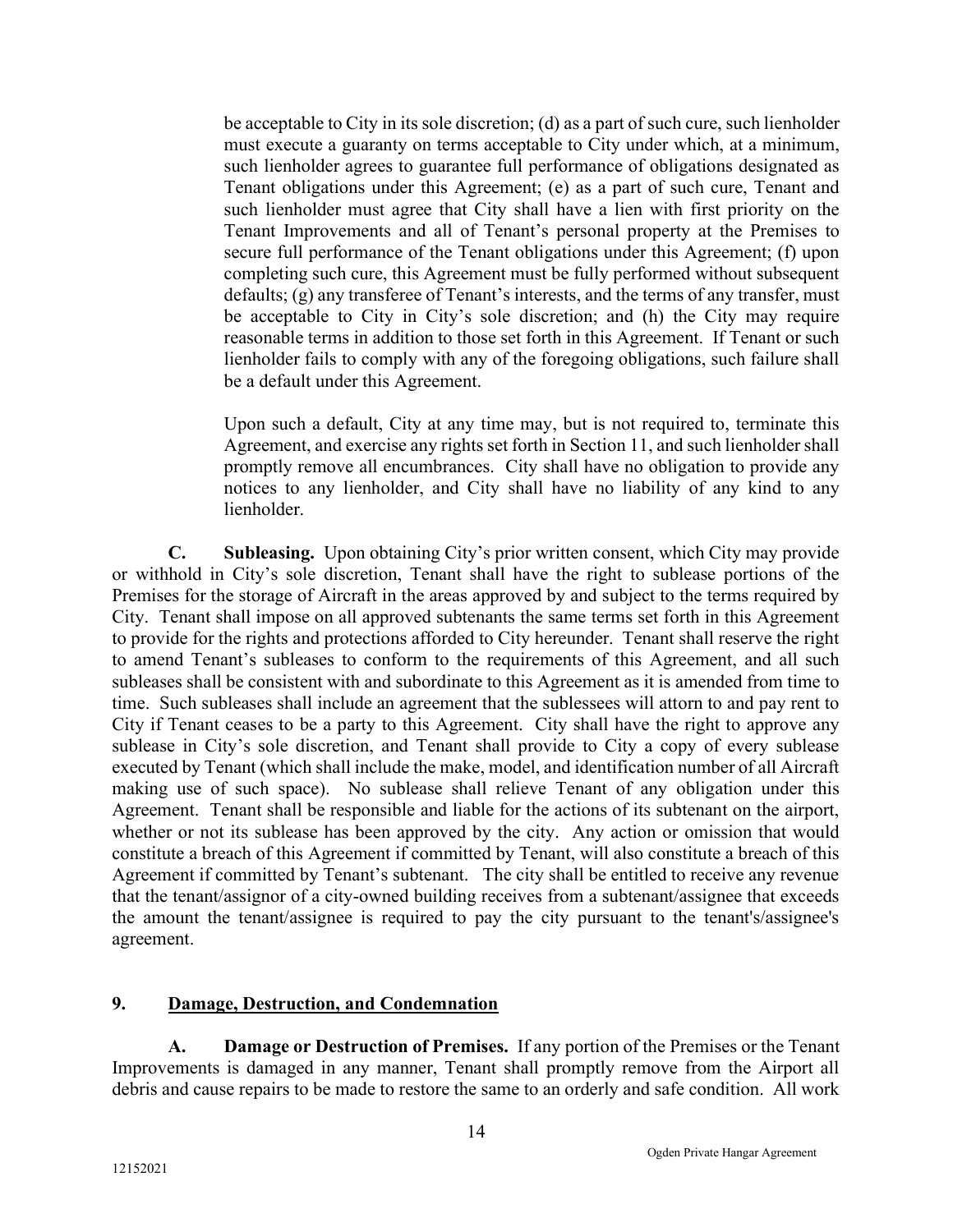shall be performed in accordance with plans and specifications that are approved by City as being consistent with or better than the original improvements. Tenant shall apply all proceeds that are made available from Tenant's insurance policies (or those of any subtenant or assignee) to performing such work. If City performs such work pursuant to Section 10.B, such Tenant insurance proceeds shall be paid to City. If the Premises or Tenant Improvements are tenantable despite such damage, Tenant shall not receive any abatement of Tenant's rent obligations. To the extent that any portion is rendered untenantable by such damage in light of the purposes of this Agreement (as determined by City in its sole discretion), rent shall continue if Tenant has business interruption insurance, or if Tenant does not have such insurance, City shall abate Tenant's rent proportionately until repairs have been substantially completed (as determined by City in its sole discretion).

**B.** Condemnation. In the event of any condemnation proceeding in which all or any part of the Premises is taken (by a condemnor other than City), all compensation from such proceeding shall be paid to City, except that Tenant may pursue a claim against the condemnor for the value of the Tenant Improvements and Tenant's leasehold interest and any subtenants may pursue a claim against the condemnor for the value of their subtenancy interests. In the event of a partial taking, City shall reduce the ground rent payable by Tenant on a pro rata basis for portions of the Premises so taken. If City determines in its sole discretion that all or a material portion of the Premises will be (or has been) rendered untenantable as a result of such taking, City may terminate this Agreement by giving Tenant a written notice of termination, and this Agreement shall terminate at the time specified in the notice (which shall not be less than thirty (30) days after the date of such notice).

## 10. Default

A. Tenant's Default. The occurrence of any of the following events shall constitute a default by Tenant under this Agreement: (i) Tenant fails to timely pay any installment of rent or any additional rent and Tenant fails to cure the delinquency within thirty (30) days following written notice of such delinquency from City; (ii) Tenant violates any requirement under this Agreement (including, but not limited to, abandonment of the Premises) and fails to cure the same within thirty (30) days following written notice of such violation from City (except that in the case of insurance coverage required to be maintained, such period shall be five (5) days); (iii) Tenant assigns or encumbers any right in this Agreement, delegates any performance hereunder, or subleases any part of the Premises (except as expressly permitted in this Agreement); (iv) Tenant files a petition in bankruptcy, becomes insolvent, or has a petition filed against Tenant in bankruptcy, insolvency, or for reorganization or appointment of a receiver or trustee which is not dismissed within sixty (60) days; (v) Tenant petitions for or enters into an arrangement for the benefit of creditors, or suffers this Agreement to become subject to a writ of execution and such writ is not released within thirty (30) days; or (vi) Tenant defaults in constructing a Tenant Improvement as provided in Exhibit B, Section B.7.

**B.** Remedies. Upon any default by Tenant under this Agreement, City may (at any time) pursue any or all remedies available to City, including, but not limited to, the following: (i) perform in Tenant's stead any obligation that Tenant has failed to perform, and Tenant shall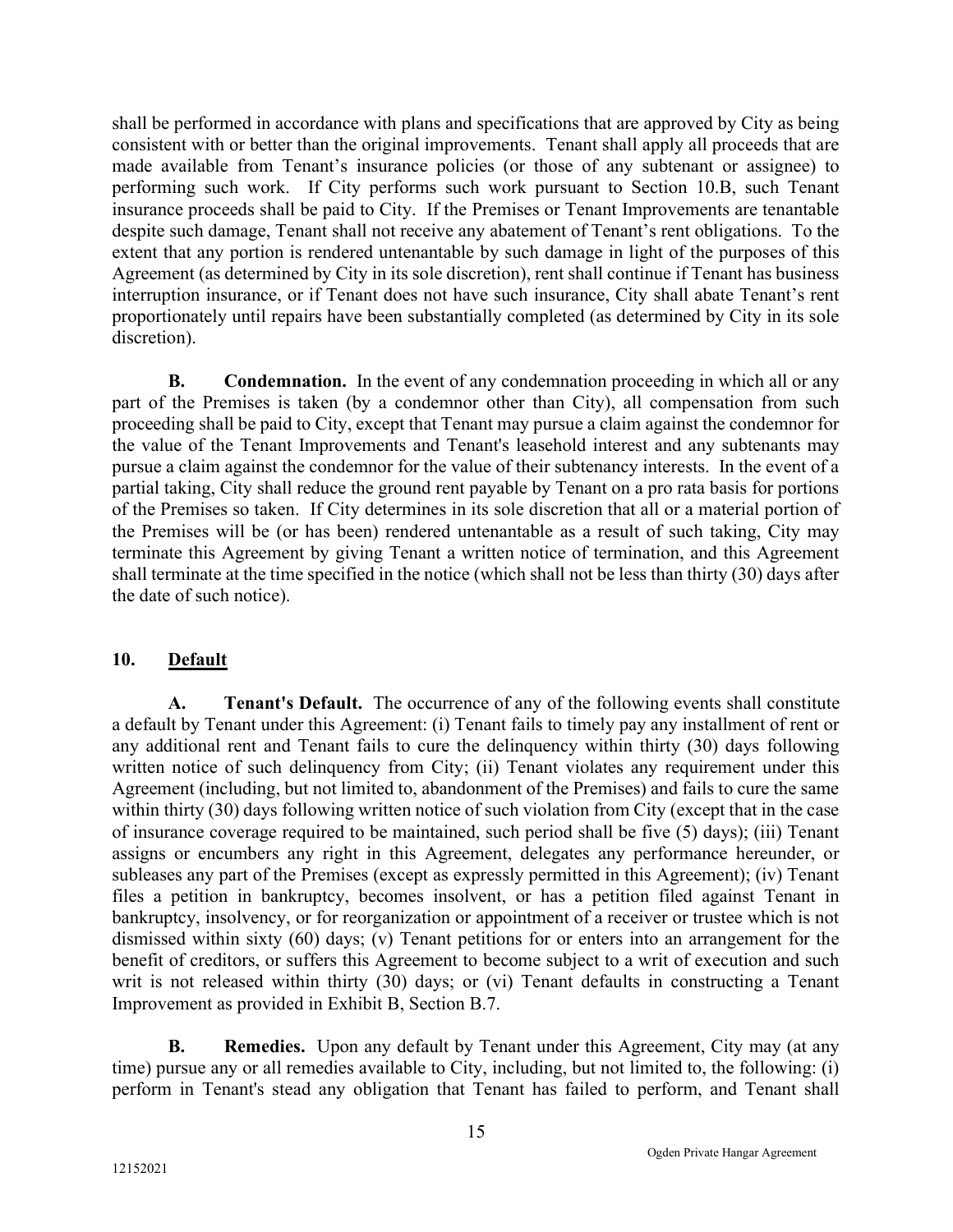promptly pay to City all costs incurred by City for such performance, together with interest and service fees for any past due amounts (as provided in Section 10.C) and an administrative charge equal to twenty percent (20%) of the cost incurred by City (which the parties agree is a reasonable estimate of and liquidated damages for City's overhead expenses associated with such performance); (ii) terminate Tenant's rights under this Agreement upon delivering a written notice of termination; and (iii) re-enter and take possession of the Premises by any lawful means (with or without terminating this Agreement). Tenant shall pay all costs and damages arising out of Tenant's default, including, but not limited to, the cost of recovering possession of the Premises, the cost of improving and reletting the Premises (including, but not limited to, any real estate broker fees or marketing costs), and attorneys' fees and costs.

Notwithstanding any termination or re-entry, Tenant shall remain liable to pay the rent and additional rent required under this Agreement for the remaining term of this Agreement, and Tenant shall pay City on demand for any deficiency in the same. No action by City or City's Associates shall be construed as an election by City to terminate this Agreement or accept any surrender of the Premises unless City provides Tenant with a written notice expressly stating that City has terminated this Agreement or accepted a surrender of the Premises. Following a default by Tenant under this Agreement, City shall exercise commercially reasonable, good faith efforts to mitigate its damages as required by applicable Utah law.

C. Past Due Amounts. If Tenant fails to pay when due any amount required to be paid by Tenant under this Agreement, such unpaid amount shall be subject to late fees and interest as set forth in any applicable ordinance or administrative policy adopted by the city. In the absence of an applicable ordinance or policy, such unpaid amount shall bear interest at the rate of twelve percent (12%) per annum from the due date of such amount to the date of payment in full, with interest. In addition, City may also charge a sum of five percent (5%) of such unpaid amount as a service fee, which the parties agree is a reasonable estimate of and liquidated damages for City's additional costs for billing and collection arising from Tenant's failure to make payment in a timely manner. All amounts due under this Agreement are and shall be deemed to be rent or additional rent, and shall be paid without abatement, deduction, offset, prior notice, or demand (unless expressly provided by the terms of this Agreement). City's acceptance of any past due amount (or its associated interest or service fee) shall not constitute a waiver of any default under this Agreement.

D. Default by City. City shall not be in default under this Agreement unless City fails to perform an obligation required of City under this Agreement within thirty (30) days after written notice by Tenant to City. If the nature of City's obligation is such that more than thirty (30) days are reasonably required for performance or cure, City shall not be in default if City commences performance within such thirty (30) day period and thereafter diligently prosecutes the same to completion. In no event may Tenant terminate this Agreement or withhold the payment of rent or other charges provided for in this Agreement as a result of City's default.

 E. Survival. The provisions of this Section 10 and the remedies and rights provided in Section 6 shall survive any expiration or termination of this Agreement.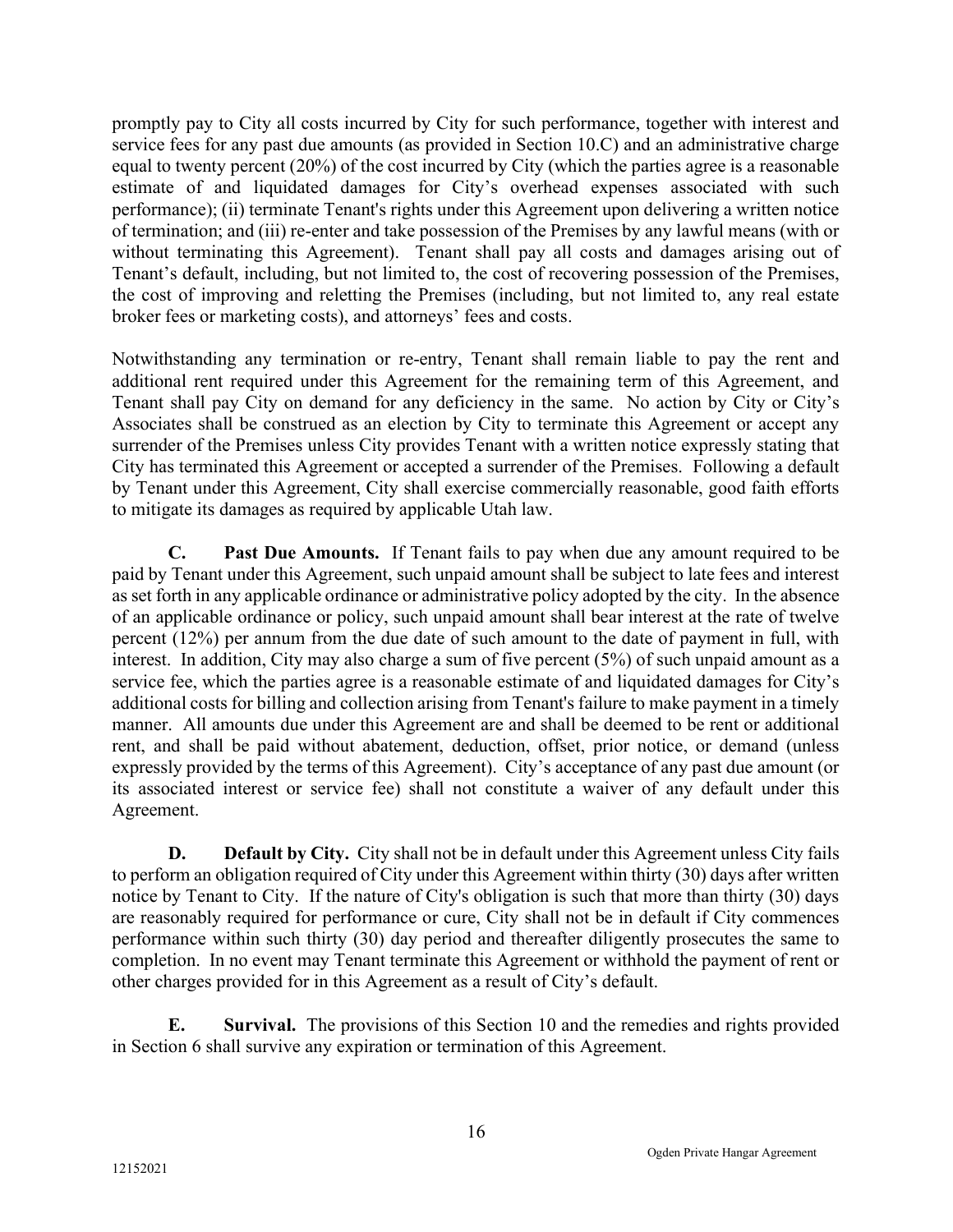## 11. Expiration or Termination

 A. Waiver and Abandonment of Right to Remove Improvements. In consideration of this Agreement, Tenant hereby waives and abandons any right to remove improvements from the Premises upon expiration or termination of lease as may have been available to Tenant under any prior ground lease agreement. Upon expiration or termination of this Agreement, the City shall be the sole owner of all Improvements upon or within the Premises ("Improvements"), including all structures, facilities, fixtures (excluding trade fixtures) and utility lines above and below the surface of the Premises, with the exception of utility lines owned by a third party utility services provider

**B.** Surrender of Premises. Upon any expiration or termination of this Agreement, Tenant, at Tenant's sole cost, shall (i) promptly and peaceably surrender to City the Premises "broom clean" and in good order and condition; (ii) repair in a good and workmanlike manner any damage to the Premises or the Airport that arises from or relates to Tenant's use, occupancy, or operations under this Agreement (including, but not limited to, while removing any property upon expiration or termination); (iii) deliver to City all keys and access credentials relating to the Airport; (iv) perform Tenant's environmental obligations as provided in Section 7.D; and (v) remove all movable personal property and trade fixtures (including signage) that are not owned by City, (except that Tenant must obtain City's prior written consent to remove any such property if Tenant is in default under this Agreement or if such removal may impair the structure of any building). Upon any expiration or termination of this Agreement (which includes, but is not limited to, termination for abandonment of the Premises), all property that Tenant leaves on the Premises shall conclusively be deemed to have been abandoned and may be appropriated, sold, stored, destroyed, or otherwise disposed of by City without notice to, and without any obligation to account to, Tenant or any other person). Tenant shall pay to City all expenses incurred in connection with the disposition of such property in excess of any amount received by City from such disposition. Tenant shall not be released from Tenant's obligations under this Agreement in connection with surrender of the Premises until City has inspected the Premises and delivered to Tenant a written release.

C. Holding Over. If Tenant remains in possession of the Premises after any expiration or termination of this Agreement, such occupancy shall not waive any default under this Agreement and City may terminate such occupancy as a tenancy at will in accordance with state law. During such occupancy, Tenant shall comply with all provisions of this Agreement that are applicable to an at-will tenancy, and Tenant shall pay the following rent: ground rent at the highest rate then charged at the Airport and rent for the Tenant Improvements at fair market value based on City's survey of rent for similarly situated facilities at the Airport and at other western airports (which City shall determine in its sole discretion). The City's acceptance of prepaid rent during or prior to a Tenant's holdover shall not be construed to waive, alter or change the status of Tenant's holdover tenancy.

D. Survival. The provisions of this Section 11 shall survive any expiration or termination of this Agreement.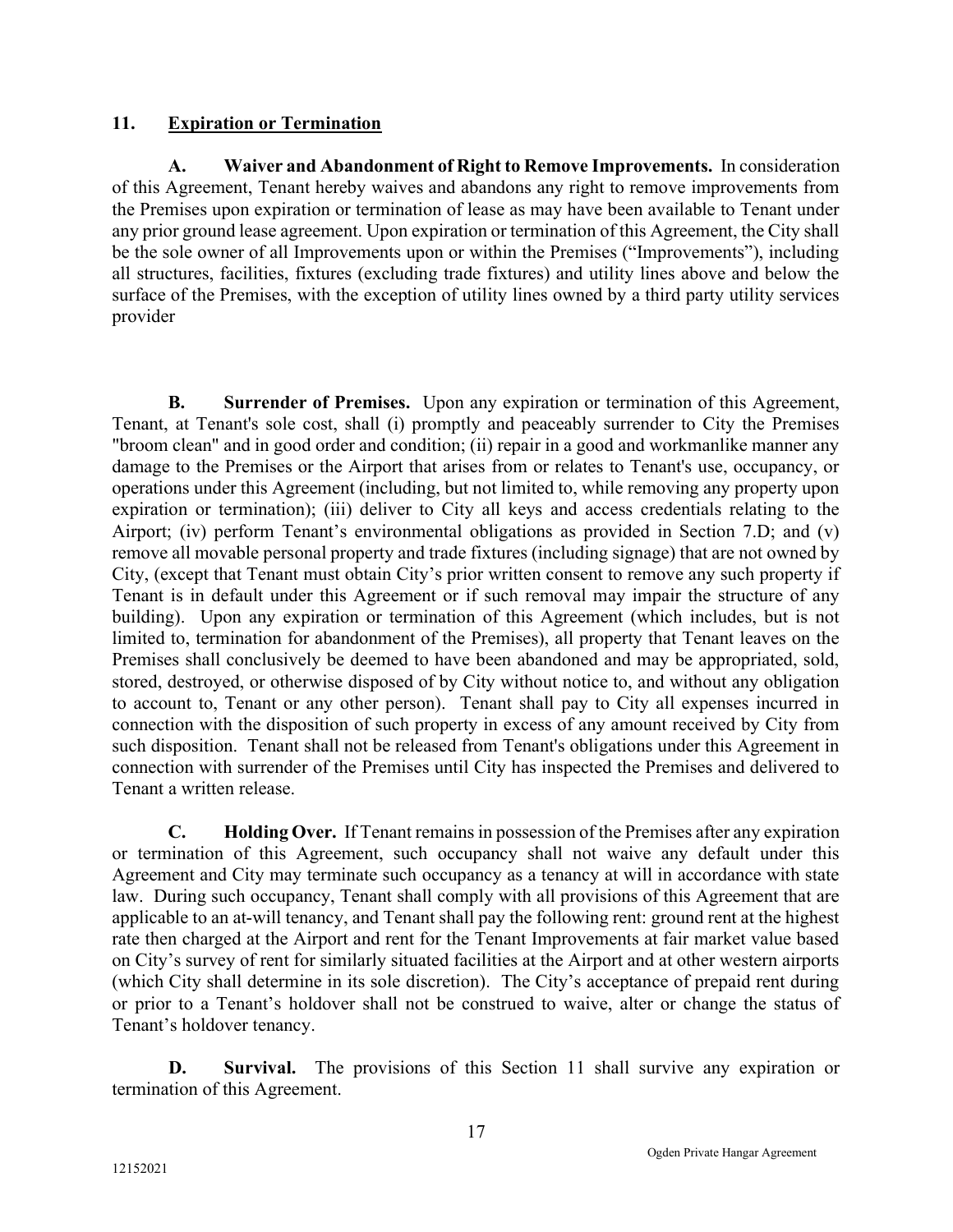## 12. General Provisions

A. General Provisions. This Agreement is subject to the General Provisions set forth at Exhibit E.

**B.** Notices. Any notice, demand, written consent, or other communication required to be in writing under this Agreement shall be given in writing by personal delivery, express mail (postage prepaid), nationally recognized overnight courier with all fees prepaid (such as, by way of example, Federal Express or DHL), or certified mail (return receipt requested and postage prepaid) when addressed to the respective parties as follows:

|  | TO: CITY |  | <b>TO: TENANT</b> |
|--|----------|--|-------------------|
|--|----------|--|-------------------|

| <b>Airport Manager</b> | name    |
|------------------------|---------|
| 3909 Airport Rd.       | address |
| Ogden, Utah 84405      |         |

With a required, simultaneous copy to:

Ogden City Attorney 2549 Washington Blvd., Suite 840 Ogden, UT 84401

Either City or Tenant may change its notice address by giving written notice (as provided herein) of such change to the other party. Any notice, demand, or written consent or communication shall be deemed to have been given, and shall be effective, upon compliance with this Section 12.B and delivery to the notice address then in effect for the party to which the notice is directed; provided, however, that such delivery shall not be defeated or delayed by any refusal to accept delivery or an inability to effect delivery because of an address change that was not properly communicated.

C. Incorporation. All exhibits referred to in this Agreement, as they may be amended from time to time, are incorporated in and are a part of this Agreement. Any proposal materials submitted by Tenant in response to a solicitation by City, to the extent accepted by City, shall also be incorporated in this Agreement. Tenant hereby acknowledges receiving Exhibits  $A - F$  to this Agreement.

D. Binding Obligation. Tenant warrants and represents that it has the right, power, and legal capacity to enter into and perform its obligations under this Agreement as a legal, valid, and binding obligation of Tenant.

IN WITNESS WHEREOF, the parties hereto have executed this Agreement as of the date first written above.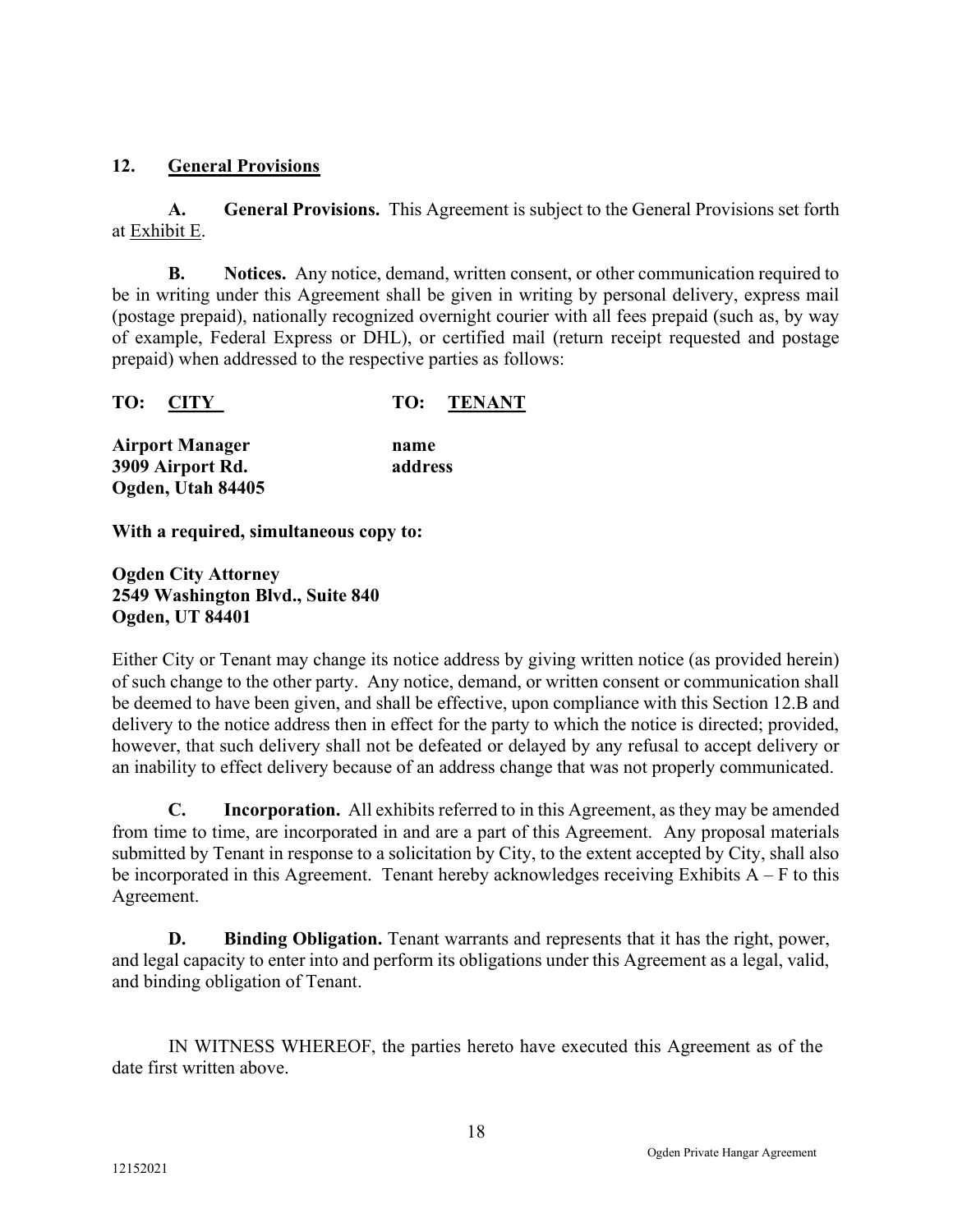# CITY: TENANT:

# OGDEN CITY CORPORATION

Airport Manager By:

Its:

Attest:

Ogden City Recorder

Approved as to form:

Ogden City Attorney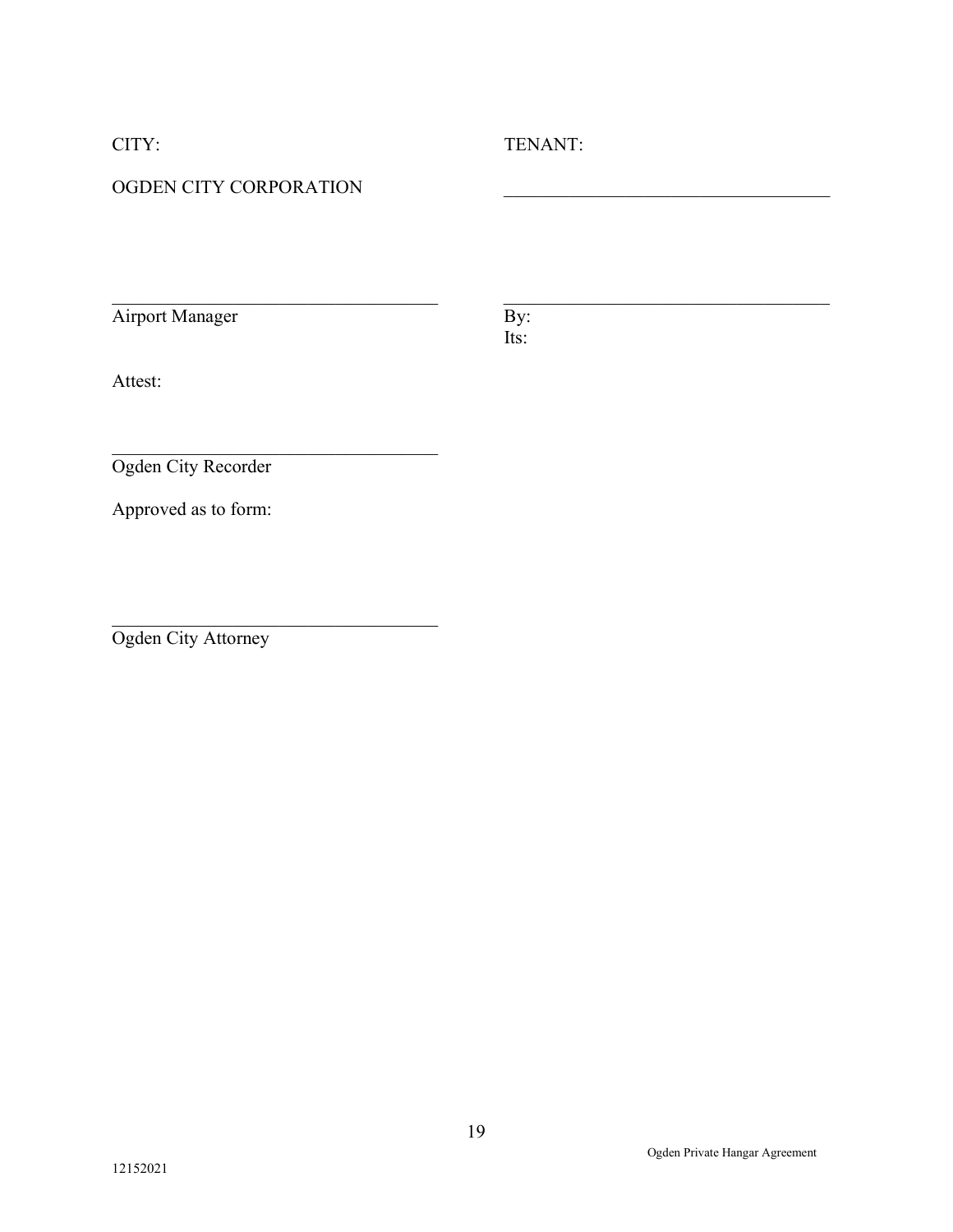## EXHIBIT A

## PREMISES

Property description of the Premises:

Hangar or Lot number(s) \_\_\_\_\_ ( ) on the Ogden Airport Hangar Parcel Plat, which contains  $[six]$  ([6] ) square feet.

For informational purposes, such lot(s) is/are depicted on the following page.

The remainder of this page has been intentionally left blank.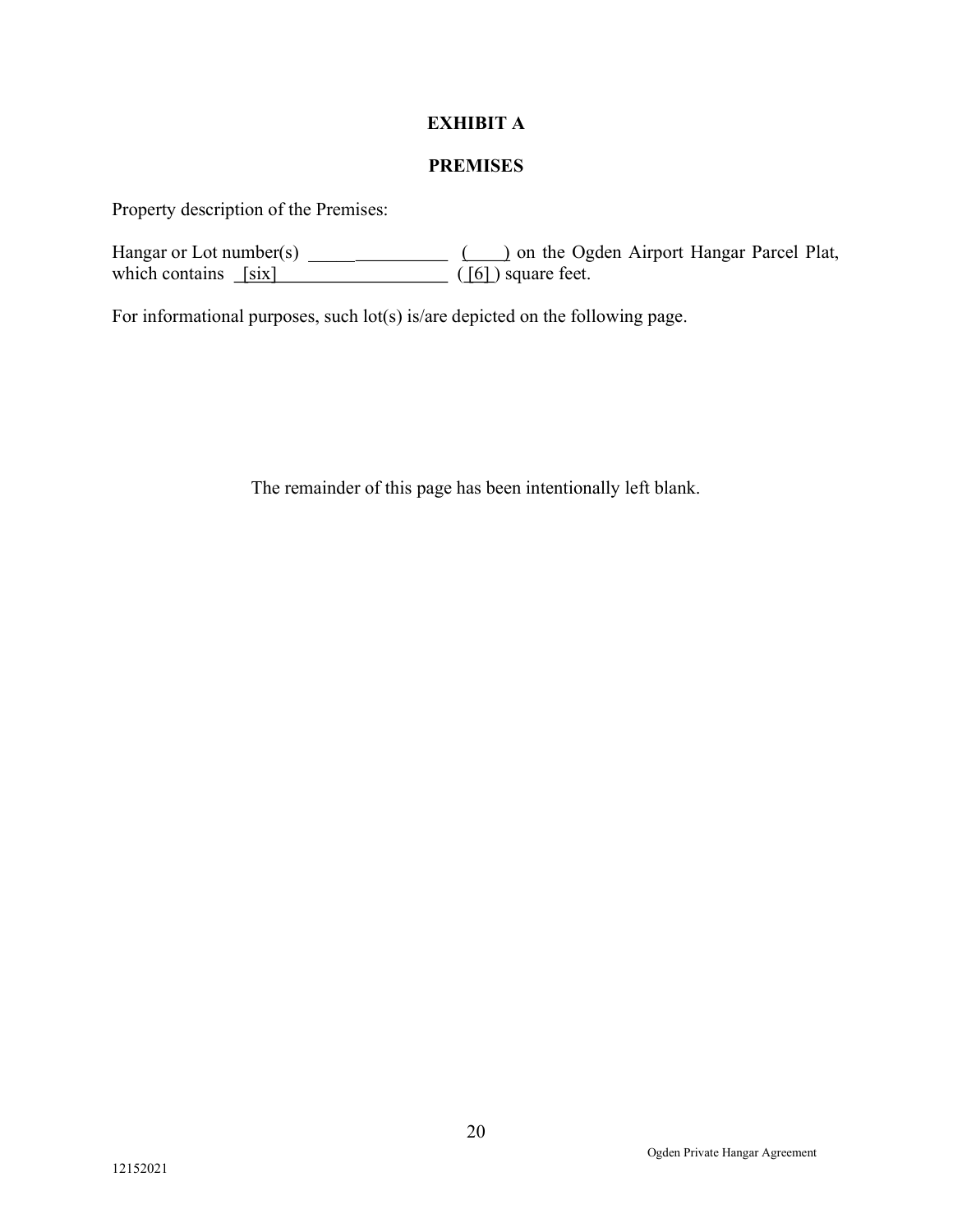# EXHIBIT B

## TENANT CONSTRUCTION REQUIREMENTS

B.1. Authorization. Tenant shall not commence any construction on the Premises without the City's prior written consent for all work to be conducted. Tenant shall submit plans, a schedule, and a budget to City when making any request to construct improvements. City may request any information, request modifications, consent to, or deny Tenant's request in City's sole discretion. For any authorized project, Tenant shall provide City with copies of all plans, specifications, and construction documents during the progress of the work, and the matters contained therein shall be subject to City's consent. Tenant shall make no changes to the work without City's prior written consent.

B.2. Standard. All work shall be performed in a good and workmanlike manner, and shall be equal or greater than the quality of the original materials, workmanship, and appearance of similar work performed by Tenant or by City elsewhere at the Airport. Work shall be performed by qualified and properly licensed personnel. All work shall conform to Laws and Regulations. Work shall be performed in a safe manner, and City shall have the right, but not the duty, to stop any work until safety conditions can be investigated and implemented. The work site shall be secured consistent with industry standards at Airports during the performance of the work.

B.3. Coordination. Tenant shall coordinate all work with Airport activities, and shall minimize any disruption to Airport activities, tenants, and users. City shall have the right, but not the duty, to direct that Tenant and Tenant's Associates cease activities or revise work plans to avoid disruption. Tenant and Tenant's Associates shall meet with City as requested by City as the work progresses and provide the City with information as City may require. City may require Tenant to comply with other measures that are in the City's interests in connection with any construction activities.

B.4. Indemnification, Insurance, and Bonds. Tenant shall cause Tenant's Associates who are performing any work relating to constructing improvements to provide the following:

a. Indemnity. Tenant shall require such associates to indemnify City in connection with City's interests consistent with the indemnity obligation of Section 6.A.

**b.** Insurance. Tenant shall provide or shall require such associates to provide builder's risk coverage to insure the improvements constructed on the Premises to the extent of not less than one hundred percent (100%) of such improvements' full insurable value using the all risk form of protection, as well as general liability, auto, and workers compensation insurance coverage as set forth in Section 6 to cover such work. Tenant shall also require design professionals to provide errors and omissions coverage in an amount not less than one million dollars (\$1,000,000). All such insurance shall comply with and be subject to City's insurance requirements including, but not limited to, those set forth at Exhibit D.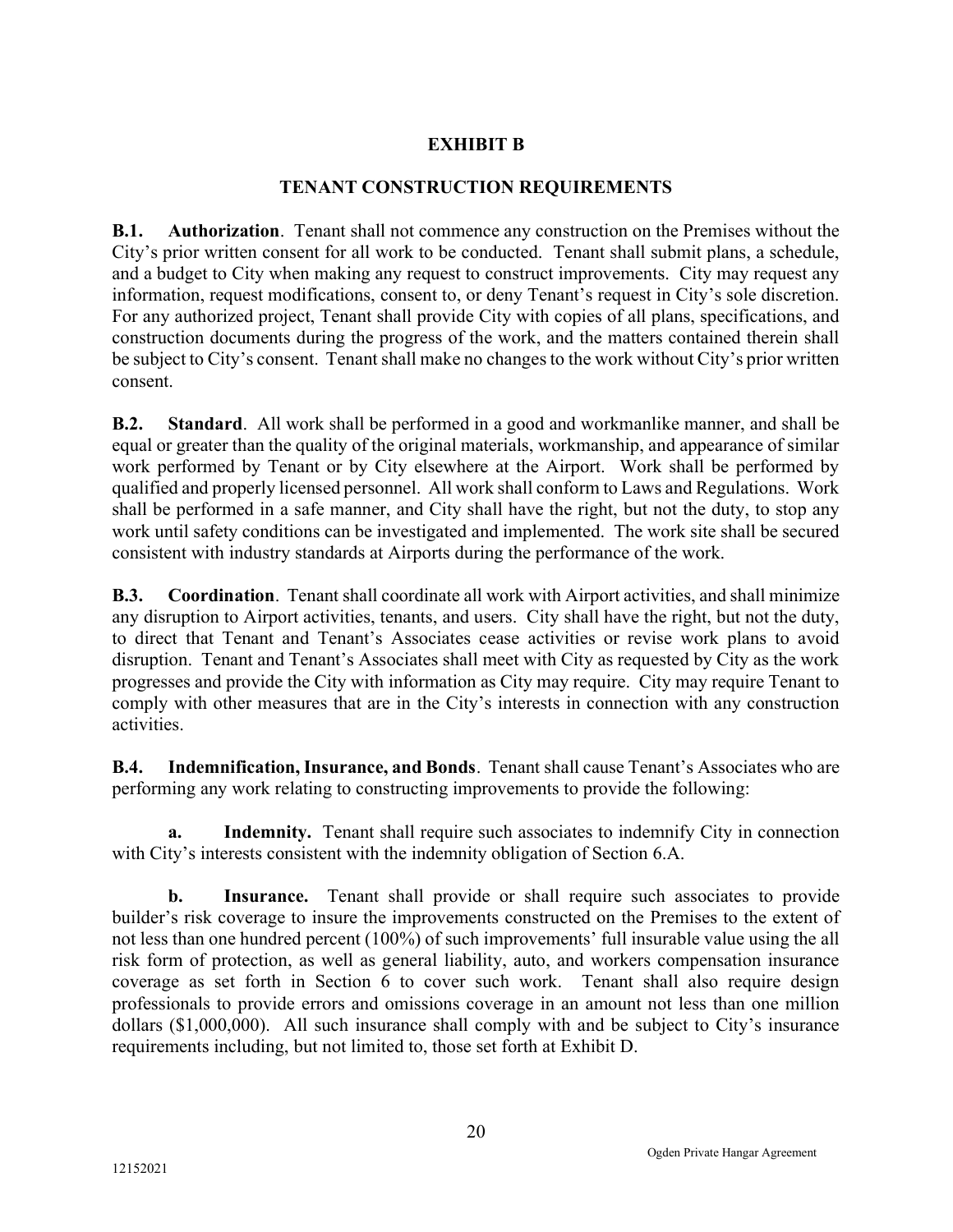c. Bonds. Tenant shall provide or shall require such associates to provide construction payment and performance bonds in amounts covering not less than one hundred percent (100%) of the contract price of such improvements and in a form acceptable to City. All such bonds shall name the City as a co-obligee.

B.5. Agreement Applicable to Work. The provisions of this Agreement shall apply to all work pursued by Tenant to construct improvements, regardless of whether such work commences or concludes before the Commencement Date or after the Expiration Date (including, but not limited to, Tenant's indemnity, waiver, and insurance obligations under Section 6 and repair obligations under Section 4.F, provisions prohibiting liens, and provisions requiring compliance with all Laws and Regulations). Tenant shall provide for compliance with this Agreement's requirements by Tenant's Associates who are performing any work relating to constructing improvements.

B.6. Permits, Plan Checks Required. Tenant and Tenant's Associates who are performing any work relating to constructing improvements must comply with all City requirements applicable to construction, including, but not limited to, permit requirements, plan check requirements, and other requirements imposed by City.

B.7. Default. Tenant shall comply with the construction schedule approved by City. If such construction is not completed substantially within any times required by Tenant's approved schedule, or if for any reason Tenant fails to complete construction within ninety (90) days of Tenant's approved date for substantial completion, Tenant shall be in default under this Agreement and City shall have all of the rights set forth in Section 11 regarding a disposition of Tenant Improvements in addition to all other remedies. Upon any default, Tenant shall turn over to City copies of all records associated with the work and shall work cooperatively with City.

B.8. Final Submittals. Tenant shall submit the following to City within ninety (90) days of beneficial occupancy:

a. Certified Financials. Tenant shall submit a statement of construction costs certifying the total construction cost of any improvement in a form reasonably required by City.

b. Free of Liens. Tenant shall submit a statement that the Premises and Tenant Improvements are free and clear of all liens, claims, or encumbrances (except when specifically authorized in the manner permitted under this Agreement).

c. As-Built Drawings. Tenant shall submit at its expense a complete set of accurate "as-built" plans and specifications for Tenant Improvements constructed at the Airport (or in the case of Tenant Improvements relocated from the Former Airport, the plans and specifications relating to such relocation). Such plans and specifications shall include one set of bond paper "record" drawings and electronic drawings that conform to a format and to standards specified by City.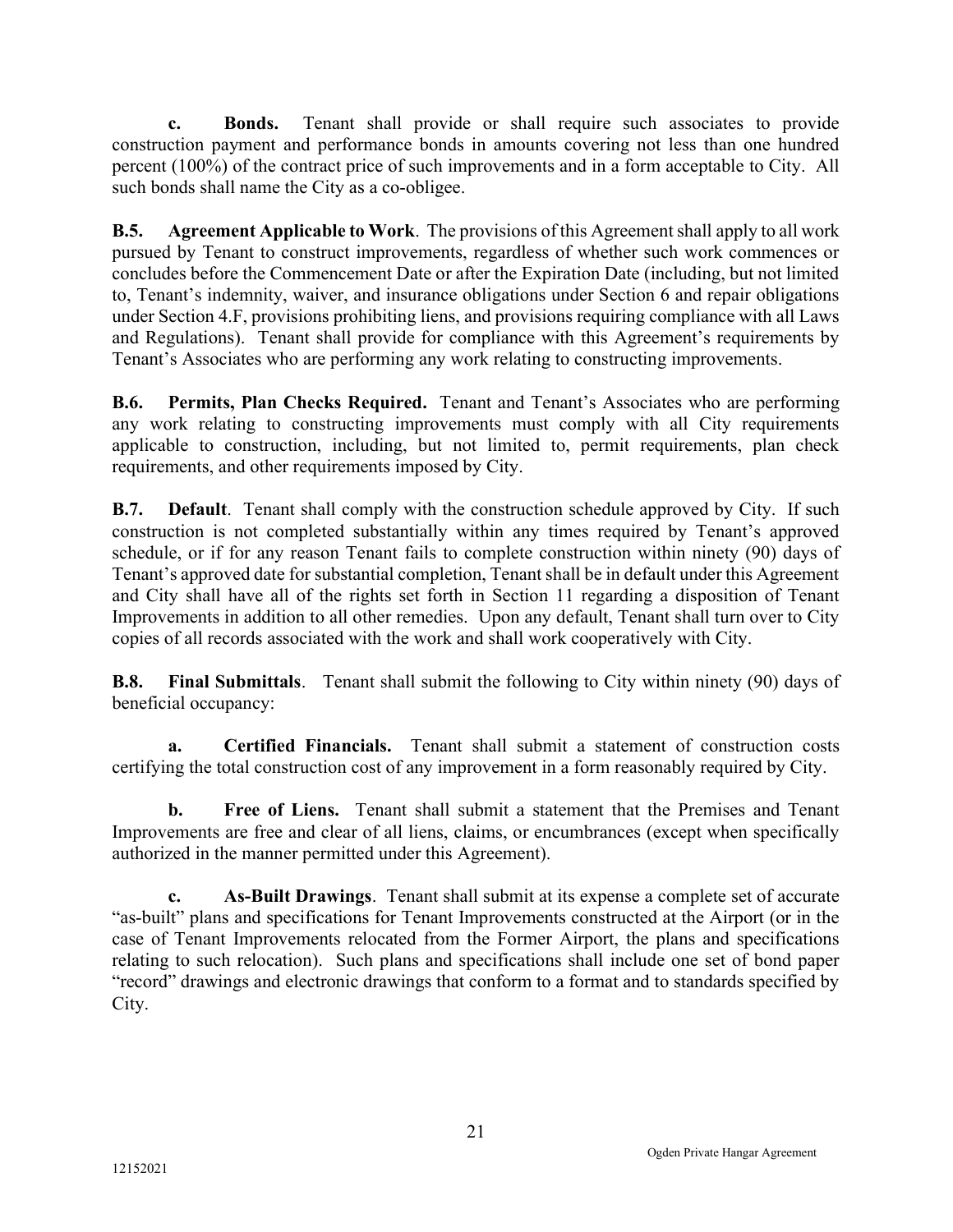B.9. Initial Tenant Improvements. City has authorized and Tenant shall construct the initial Tenant Improvements that are summarized at Exhibit B, Attachment 1, and such obligation includes, but is not limited to, the plans, schedule, and date for access to the Premises in connection with such improvements.

B.10. Preexisting Tenant Improvements. If Tenant or its predecessor has previously constructed a hangar or other structures upon the Premises, then the existing hangar and appurtenant structures shall be considered the Tenant Improvements for purposes of this Agreement. If Tenant chooses to build additional Tenant Improvements or redevelop existing Tenant Improvements on the Premises, it shall do so in compliance with this Agreement and this Exhibit B. By entering into this Agreement, City does not waive any remedies it may have with respect to preexisting Tenant Improvements that at the time of entering into this Agreement, are unsafe, in poor repair, used for prohibited uses, or built contrary to Laws and Regulations at the time of their construction.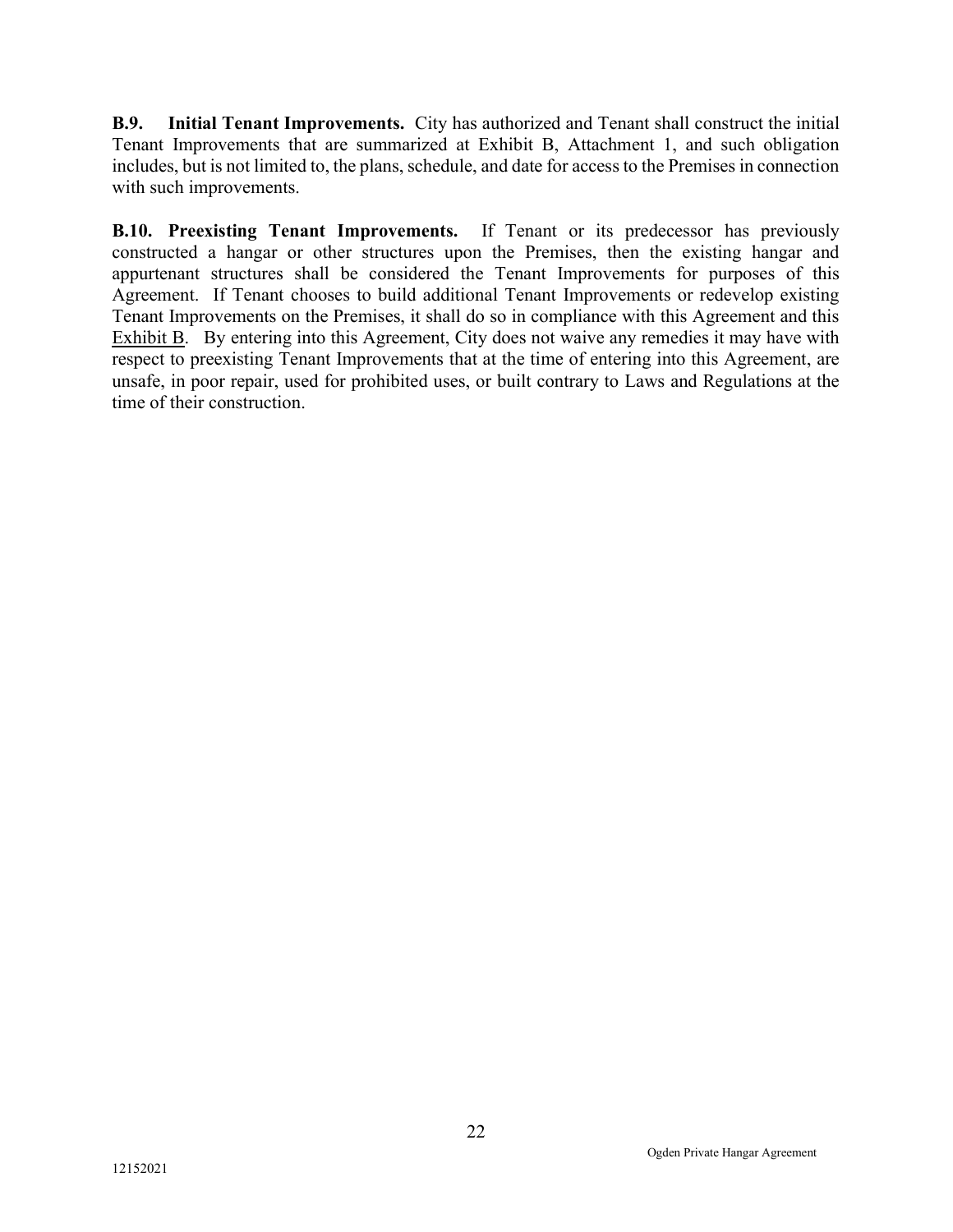### EXHIBIT B

#### ATTACHMENT 1

#### INITIAL TENANT IMPROVEMENTS

Date for Tenant's Access to the Premises: N/A

The Commencement Date for this Agreement is stated in Section 2.

Schedule for Construction:

Commencement of the Work:

Substantial Completion:

Other schedule requirements shall be as set forth in the schedule submitted to City by Tenant.

Tenant shall cause the construction of the plans and specifications for Tenant Improvements as submitted to City, which may be summarized as follows:

# Hangar and appurtenances as detailed in plans approved by Ogden City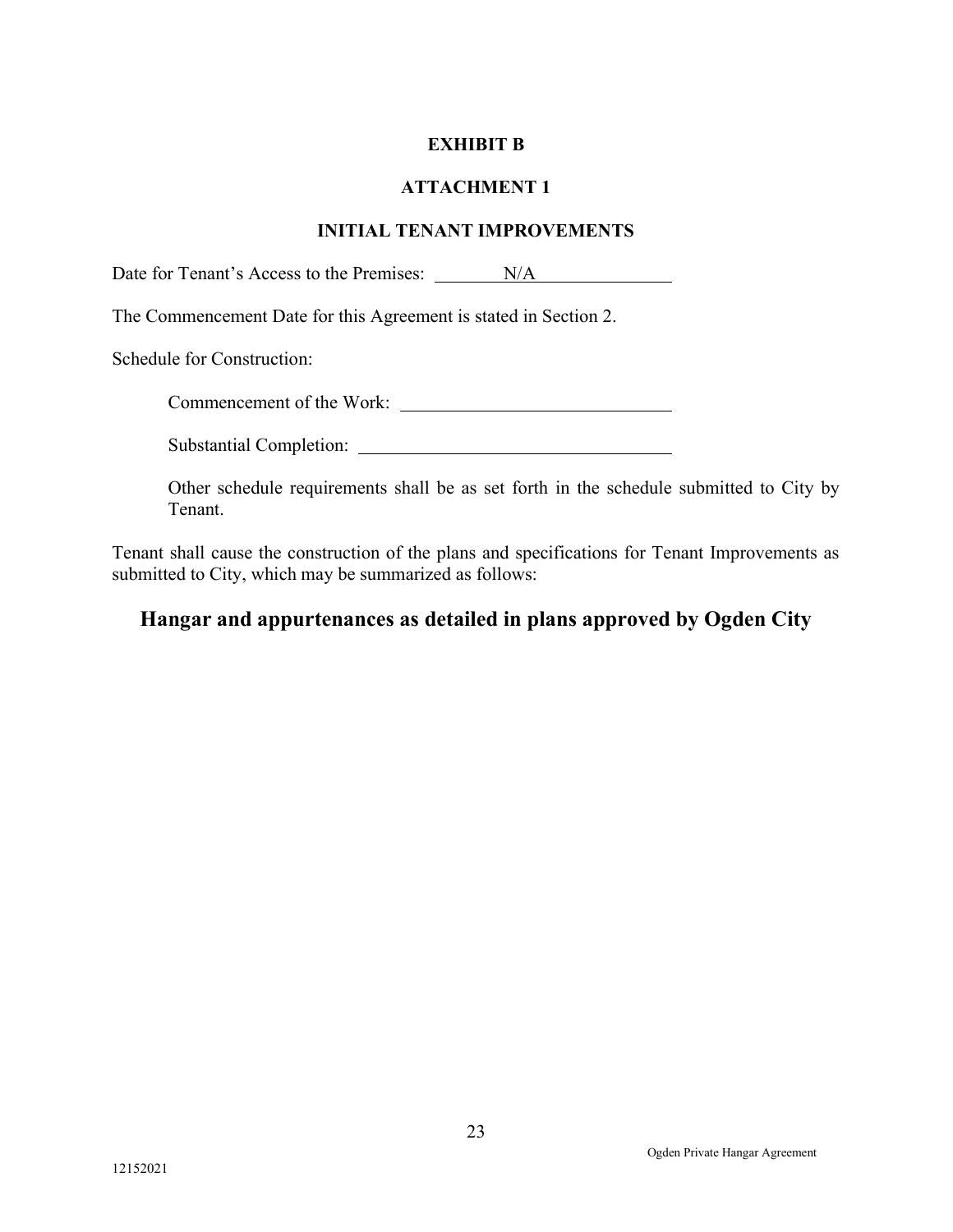#### EXHIBIT C

### RENT AND PAYMENT

Tenant shall pay ground rent pursuant to this Agreement as follows:

C.1. Rent, Fees And Charges. Subject to re-negotiation and change of rental rates as hereinafter provided, the Tenant agrees to pay the City for the use of the premises, facilities, rights, services, and privileges granted herein, the following rents, payable to Ogden City Corporation.

a. Improved and Unimproved Rates. Rent for the above-described parcel shall be at the current rate of \$0. \_\_\_\_ per square foot of improved land and \$0. \_\_\_\_ per square foot of unimproved land. The Premises consist of the following square footage of improved and unimproved land:

| <b>Parcel</b>    | <b>Area</b>          | <u>Rate</u>                        | <b>Subtotal</b> |
|------------------|----------------------|------------------------------------|-----------------|
| A. (x)<br>B. (x) | sq. feet<br>sq. feet | Improved Land-<br>Unimproved Land- | \$0.<br>\$0.    |
|                  |                      |                                    | $Total =$       |

**b.** Annual Rent. The annual rent of the above described land for 20 and each following year of the agreement shall be \$ , as adjusted by the Consumer Price Index (CPI) and is due and payable to Ogden City Corporation, in advance, on the first business day of each calendar year of the Agreement.

c. Prorated Rent. Pro-rated rent for the partial year in which this Agreement was commenced (if applicable), shall be \$, and shall be paid upon execution of this Agreement by Tenant

d. Amendment of Premises. The rental rates and calculations set forth in this Agreement shall not be construed to alter any other provision of this Agreement, including, but not limited to, the duration of this Agreement and any right to terminate this Agreement. City reserves the right to survey and measure the Premises as City may determine, and to correct any error in square footage. Tenant agrees that it shall execute any amendment necessary to correct an error in square footage and shall pay any adjusted rent based thereon.

e. Rent After 40 Years From Lease Construction Date. Pursuant to Ogden City Code, Subsection 8-3-3(C)(1)(b)(i)(as amended), any portion of the lease term or holdover period that extends beyond the Construction Lease Date, as that term is defined in ordinance, shall be subject to fair market rent for the land and improvements to the Premises, in an amount to be determined by the City.

C.2. Payment of Any Amount Due. Any amount due in connection with this Agreement or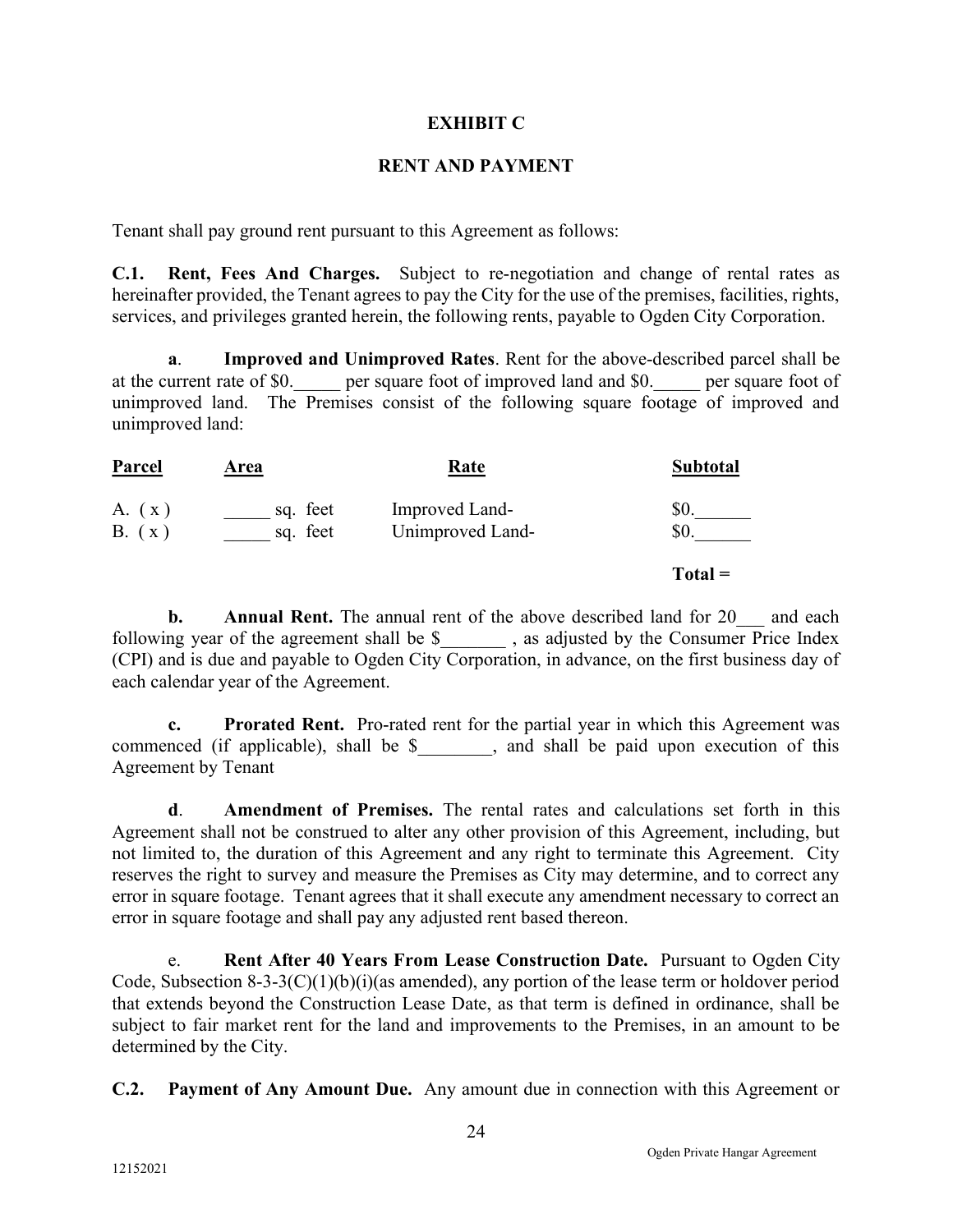the use of the Airport shall be subject to the following terms; provided, however, that if any obligation is subject to payment terms pursuant to City ordinance or other City requirements that directly conflict with the following terms, such ordinance or other City requirements shall govern.

a. Past Due Amounts. Past due amounts are subject to Section 10.C of this Agreement.

b. Dishonored Checks. If any check paid on behalf of Tenant is dishonored or returned by a bank for any reason, Tenant shall pay all charges assessed to City by the bank plus a service charge of fifty dollars (\$50.00) per occurrence (or such other amount that the City may implement from time to time) in addition to other sums due under this Agreement.

c. No Demand and Effect of Payment. All sums relating to this Agreement shall be due without prior notice or demand except when notice is necessary to make Tenant aware of the amount due if such amount is not otherwise set forth in this Agreement. Tenant shall make all payments without set-off or deduction. All sums paid by Tenant shall first be applied to any past due rent beginning with the most recent amount due. No statement on any check or elsewhere shall be deemed to create an accord and satisfaction. City may accept any payment without prejudice to City's rights to recover any sum or pursue other remedies provided by this Agreement or by law. City's billing or acceptance of prepaid rent for time periods beyond the Expiration Date or Termination Date of this Agreement shall not serve to extend this Agreement nor Tenant's right to occupy the leasehold, notwithstanding any claim Tenant may have for refund of prepaid rent.

d. City Advances. If City pays any amount on behalf of Tenant (including, but not limited to, civil penalties assessed to City in connection with Tenant's use of the Airport) such amount shall constitute an advance by City to Tenant. Tenant shall promptly pay the same to the City upon receipt of an invoice for the same.

e. City Right to Apply. City shall have the right to apply any sums paid or provided by Tenant in connection with this Agreement to any obligation that Tenant owes to City, whether or not such obligation arises in connection with this Agreement.

f. Payment Address. Tenant shall make payments to City at the following address (or at such other address that City may designate in writing):

> Ogden City Corporation - Cashier 2549 Washington Boulevard, Suite 240 Ogden, UT 84401

g. Reestablishment of Rates and Charges. The City in its sole discretion may from time to time reestablish (or newly initiate) any type of rates and charges at the Airport (in a manner consistent with Laws and Regulations) to provide for the Airport's operations (including, but not limited to, reestablishing the rental rate charged to Tenant and all similarly situated tenants). Rental rates described herein may be increased by ordinance adopted by the Ogden City Council.

h. No Interest. City shall pay no interest on any sum that City pays to Tenant pursuant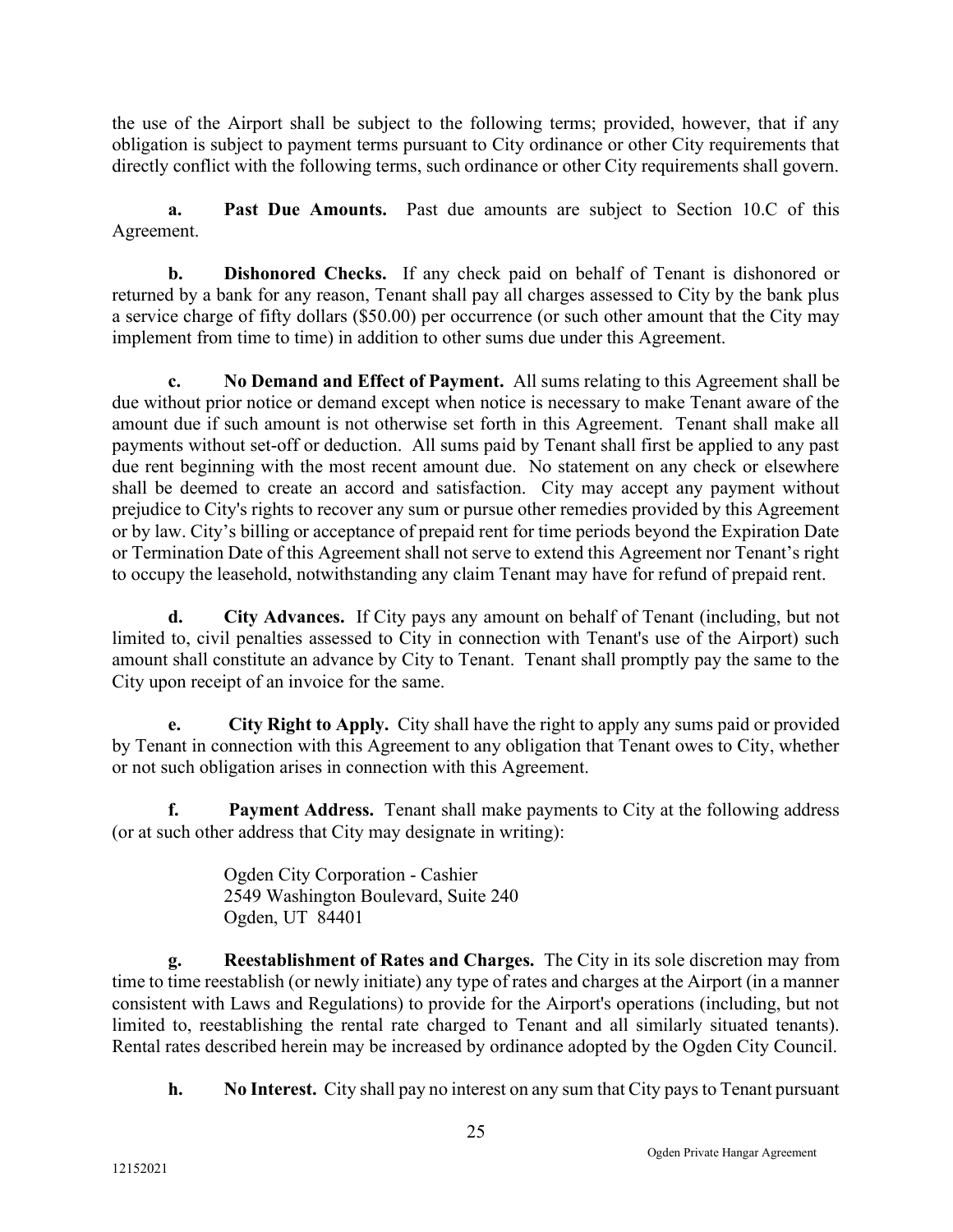to this Agreement.

i. Audit. If any sum relating to this Agreement is due based on records or calculations maintained by Tenant, Tenant agrees that City shall have the right to inspect, copy, and audit all such records and calculations. Tenant shall make such records and calculations available to City at City's offices within twenty-four (24) hours after City delivers to Tenant a written request for the same. Tenant shall maintain such records and calculations for three (3) years (during which this Agreement is in effect). City agrees that an audit of such records and calculations shall occur no more frequently than once each year. If as a result of any such audit it is established that Tenant has overpaid any sum due, City shall promptly refund such overpayment. If such audit establishes that additional sums are due to the City, Tenant shall promptly pay such sums in accordance with the requirements of Section 10.C, and shall pay the reasonable cost of the audit if the audit establishes a collective discrepancy of more than five percent (5%) for all matters examined.

C.3. Liquidated Damages. Tenant agrees that City will be damaged if Tenant fails to comply with this Agreement. Therefore, in addition to any other remedies that City may have or damages that it may pursue, City may take the following actions and charge Tenant damages as stated below not as a penalty, but as liquidated compensatory damages to pay City's administrative costs associated with undertaking the specified act.

a. Requesting Compliance. If Tenant fails to comply with any obligation under this Agreement, City may charge Tenant one hundred dollars (\$100) for every written notice that City sends to Tenant requesting compliance.

b. Reestablishment of Damages. City reserves the right to reassess its costs from time to time in connection with taking the foregoing actions (or in connection with other actions that City takes to enforce this Agreement) and to reestablish the amount of the foregoing liquidated damages, or implement additional liquidated damages, based on City's cost increases.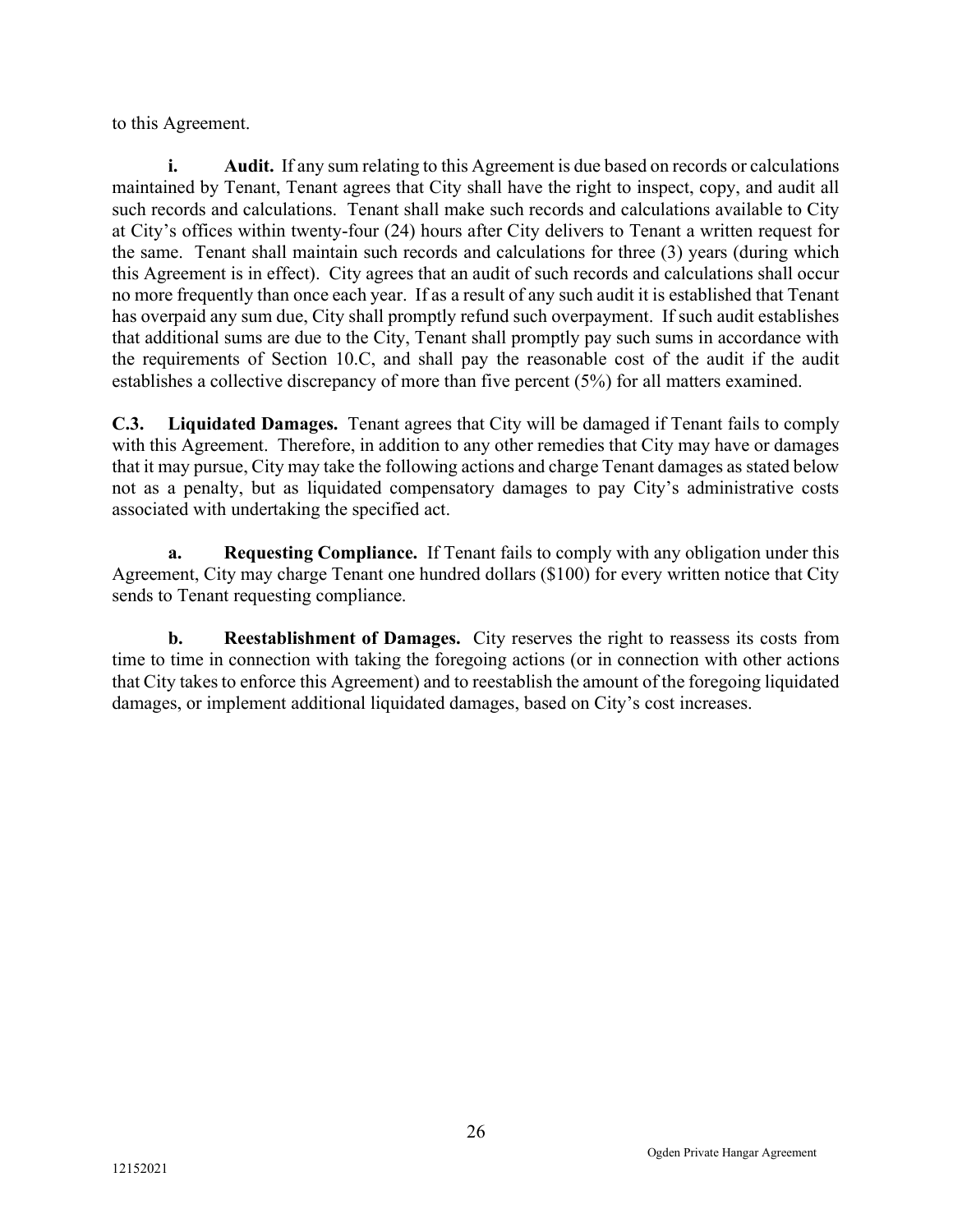#### EXHIBIT D

#### INSURANCE REQUIREMENTS

D.1. General Requirements. At all times when this Agreement is in effect Tenant shall maintain in force all required insurance coverage and shall have on file with the City Certificates of Insurance evidencing the same. Such certificates shall provide that coverage will not be canceled, suspended, voided, or reduced without at least thirty (30) days prior written notice to the City. Ratings for the financial strength of the companies providing Tenant's insurance policies shall be disclosed in such certificates and shall be "A- VII" or stronger as published in the latest Best's Key Rating Guide (or a comparable rating from a comparable rating service). If a lower rating is proposed, City may examine the financial strength of the insurance company proposed to provide coverage and may consent to a lower rating in the City's sole and absolute discretion, and City may also require additional assurances from Tenant. All certificates shall be signed by a person authorized by the insurer and licensed by the State of Utah. All policies (except any policies required for workers' compensation or errors and omissions) and the certificates evidencing coverage shall name City and its officers, employees, and volunteers as additional insureds (or in the case of property coverage, City shall be named as a loss payee).

Policies shall contain no special limitations on the scope of protection afforded to the City, its officials, employees, or volunteers. Tenant's policies shall be primary. Such policies shall extend insurance to cover Tenant's contractual obligations under this Agreement. Any insurance or selfinsurance maintained by the City, its officials, employees or volunteers shall be in excess of Tenant's insurance and shall not contribute with it. Each insurance policy required shall be endorsed to state that coverage shall not be suspended, voided, canceled, reduced in coverage or in limits except after thirty (30) days' prior written notice (or ten (10) days in the case of termination for lack of payment) has been given to the city by certified mail, return receipt requested. Tenant shall provide for a renewal of all insurance coverage on a timely basis to prevent any lapse in coverage. City retains the right to approve any deductibles, and Tenant shall notify City of any material erosion of the aggregate limits of any policy.

D.2. Minimum Requirements. City's insurance requirements are minimum requirements, and Tenant is responsible to obtain adequate insurance coverage as Tenant may determine. Except as otherwise expressly set forth in this Agreement, Tenant assumes all risk under this Agreement (including, but not limited to, claims for business interruption) whether or not insured.

D.3. Waiver of Subrogation. Notwithstanding any other provision contained in this Agreement, each of the parties hereby waives any rights of subrogation it may have against the other party for loss or damage from any risk that is covered by insurance (including, but not limited to, claims for business interruption). Each of the parties shall obtain a clause or endorsement providing for such waiver of subrogation in any policies of insurance required under this Agreement.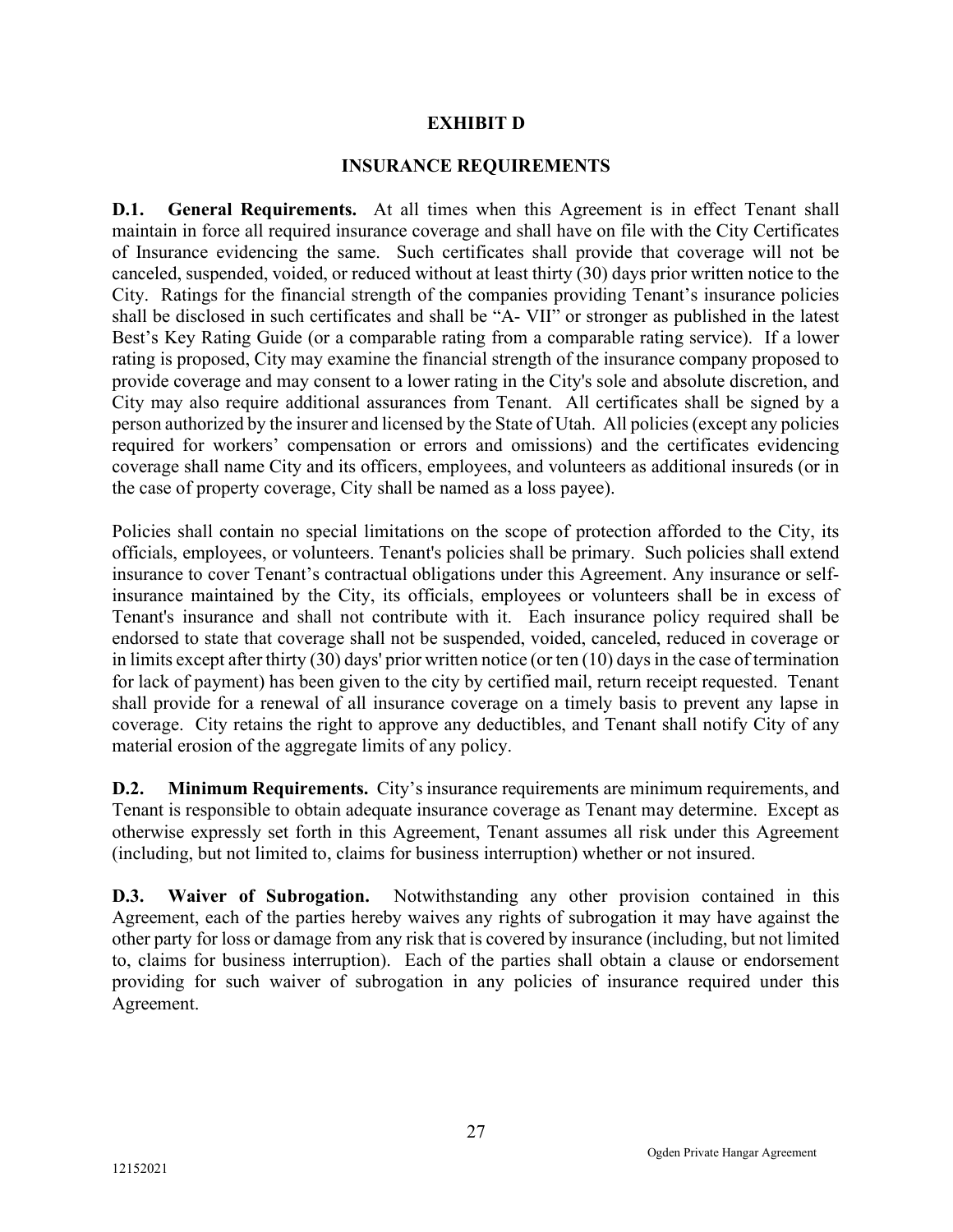**D.4.** Terms Subject to Change. City, in its sole and absolute discretion, reserves the right to review and adjust at any time Tenant's required insurance limits, types of coverage, and any other terms applicable to insurance to insure against any risk associated with this Agreement or Tenant's use, occupancy, or operations at the Airport. Among other things, City may review any or all insurance coverage on a periodic basis and in connection with any specific activity or event associated with the Airport or proposed by Tenant.

D.5. Stopping Operations. Among City's remedies, if at any time Tenant's insurance coverage is not in effect as required herein, City may (but is not required to) stop all or any portion of Tenant's operations without liability to City until Tenant fully restores such coverage.

D.6. City Use of Loss Payee Proceeds. The City shall be named as a loss payee of the property insurance coverage policy required in this Agreement, to facilitate the provisions of Subsection 9.A. of this Agreement. In the event of an insured loss, the City may in its sole discretion, use or direct Tenant to use the resulting insurance proceeds to remove, repair or rebuild any structures or other improvements on the Premises and pay all city expenses and costs related thereto, including all fees and costs of the City related to the insured property (including attorney fees, collection costs and other fees) and all outstanding obligations of Tenant to City under this Agreement. The City may use insurance proceeds to enhance and modernize the repaired or rebuilt leasehold improvements and bring them into compliance with then-current codes and regulations. Any remaining unused insurance proceeds in City's possession after all costs and fees described above have been paid shall be refunded to Tenant.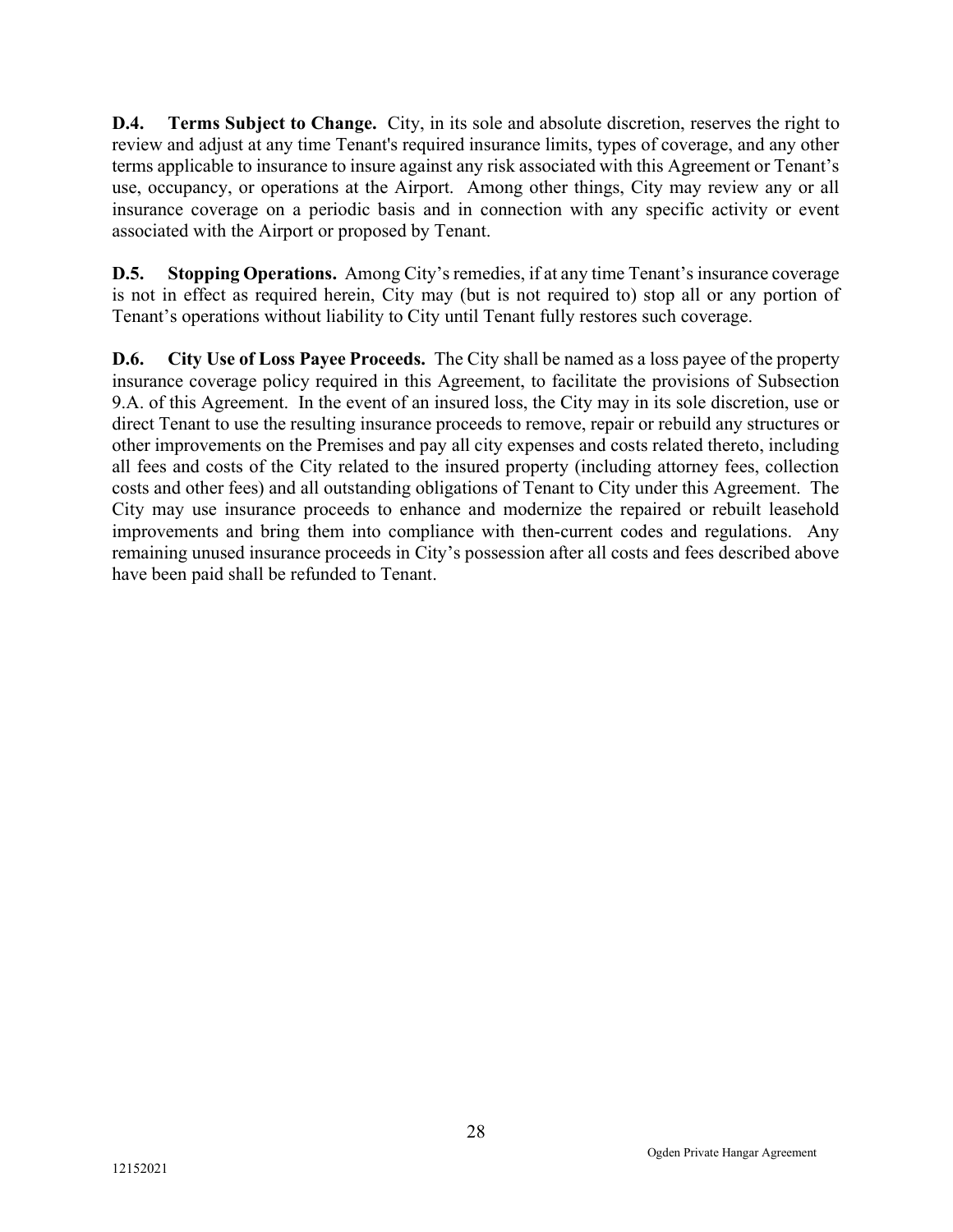#### EXHIBIT E

#### GENERAL PROVISIONS

#### E.1. Governmental Provisions.

a. Nondiscrimination Regarding USDOT Programs. Tenant for itself, successors in interest, and assigns (to the extent successors and assigns are permitted by this Agreement), as a part of the consideration hereof, does hereby covenant and agree as a covenant running with the land that in the event facilities are constructed, maintained, or otherwise operated on the property described in this Agreement for a purpose for which a U.S. Department of Transportation program or activity is extended, or for another purpose involving the provision of similar services or benefits, Tenant shall maintain and operate such facilities and services in compliance with all other requirements imposed pursuant to 49 CFR Part 21, Nondiscrimination in Federally Assisted Programs of the Department of Transportation, and as said regulations may be amended.

b. Nondiscrimination Regarding Facilities, Improvements, and Federally-Funded Activities. Tenant for itself, successors in interest, and assigns (to the extent successors and assigns are permitted by this Agreement), as a part of the consideration hereof, does hereby covenant and agree as a covenant running with the land that: (1) no person on the grounds of race, creed, color, national origin, sex, age, or handicap shall be excluded from participation in, denied the benefits of, or be otherwise subjected to discrimination in the use of said facilities or any activity conducted with or benefiting from Federal assistance, (2) that in the construction of any improvements on, over, or under such land and the furnishing of services thereon, no person on the grounds of race, color, or national origin shall be excluded from participation in, denied the benefits of, or otherwise be subjected to discrimination, (3) that Tenant shall use the Premises in compliance with all other requirements imposed by or pursuant to 49 CFR Part 21, Nondiscrimination in Federally Assisted Programs of the Department of Transportation, as said regulations may be amended, and other applicable Laws and Regulations, and shall obtain such compliance from any sublessees or other parties holding lower tier agreements (to the extent the same are permitted by this Agreement). In the event of a breach of any of the nondiscrimination covenants pursuant to part 21 of the regulations of the office of the Secretary of Transportation, the City shall have the right to terminate this lease and to reenter and repossess said land and the facilities thereon and hold the same as if said lease had never been made or issued.

c. No Exclusive Rights. Nothing in this Agreement shall be construed to grant to Tenant any exclusive right or privilege for the conduct of any activity on the Airport (except to lease the Premises for Tenant's exclusive use as provided herein).

d. Agreement Preserves City's Compliance. This Agreement shall be interpreted to preserve City's rights and powers to comply with City's Federal and other governmental obligations.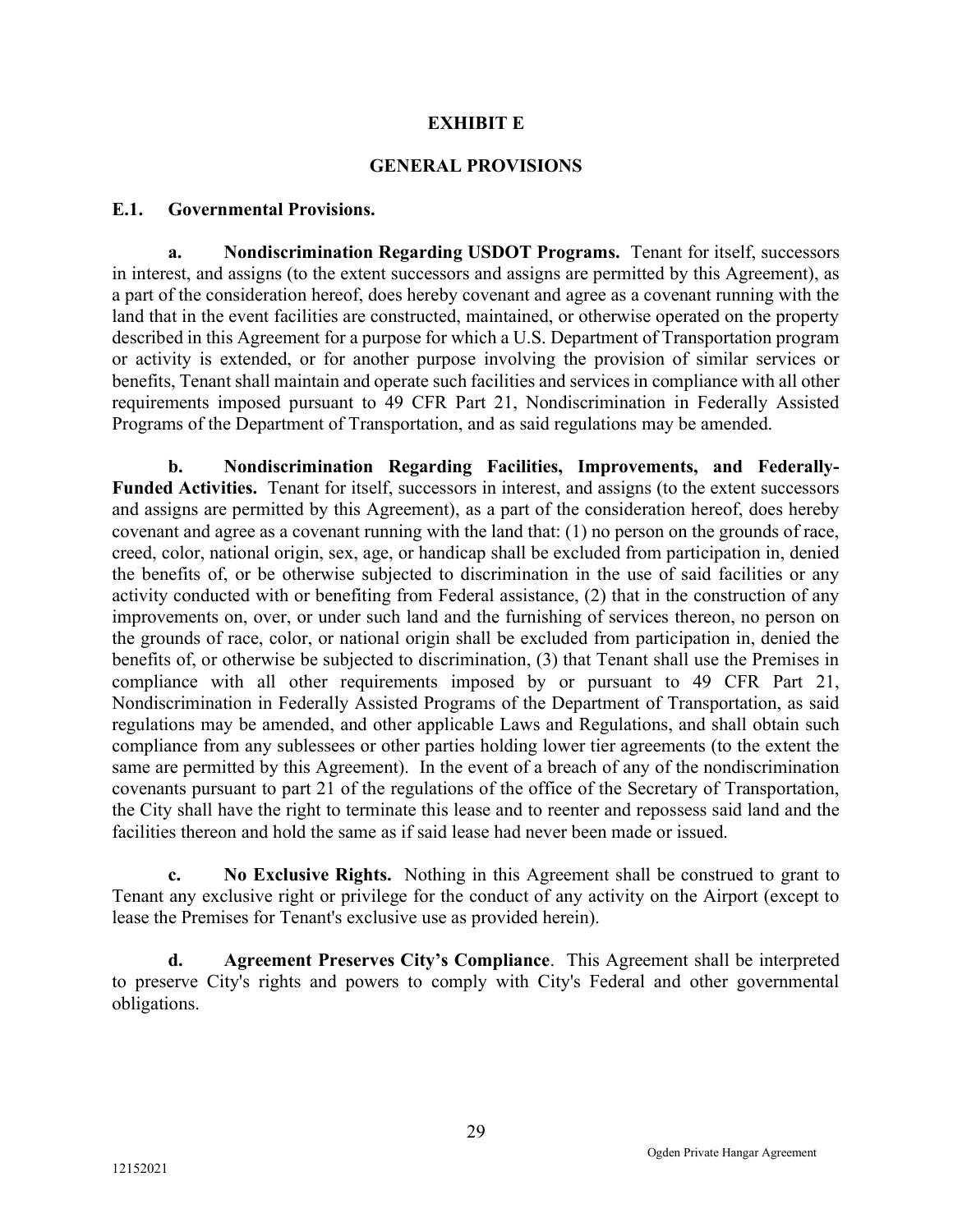e. Subordination to City's Government Commitments. This Agreement is subordinate to the provisions of any agreement between City and the United States or other governmental authority (regardless of when made) that affects the Airport, including, but not limited to, agreements governing the expenditure of Federal funds for Airport improvements. In the event that the Federal Aviation Administration or other governmental authority requires any modification to this Agreement as a condition of City entering any agreement or participating in any program applicable to the Airport (including, but not limited to, those providing funding), Tenant agrees to consent to any such modification. If a governmental authority determines that any act or omission of Tenant or Tenant's Associates has caused or will cause City to be noncompliant with any of City's government commitments (including, but not limited to, any assurances or covenants required of City or obligations imposed by law), Tenant shall immediately take all actions that may be necessary to preserve City's compliance with the same. Without liability to City, City shall have the right to terminate this Agreement and reenter and repossess any portion of the Premises if the U.S. Department of Transportation or other governmental authority having jurisdiction expressly requires any such action, subject to any review that may be afforded to Tenant by such authority.

f. Government Use. During the time of war or national emergency, City shall have the right to lease the landing area or any part thereof to the United States government for military or naval use and if such lease is executed, the provisions of this Agreement, insofar as they are inconsistent with the provisions of the lease to the government, shall be suspended.

g. Obstructions. Tenant expressly agrees for itself, its successors and assigns that it will not erect nor permit the erection of any structure or object nor permit the growth of any tree on the land leased hereunder exceeding the obstacle identification surfaces as specified by FAR part 77. In the event the aforesaid covenant is breached, the City reserves the right to enter upon the land leased hereunder and to remove the offending structure or object and cut the offending tree, all of which shall be at the expense of the Tenant.

h. Closures. City reserves the right to temporarily close the airport or any of the facilities thereon for maintenance, improvement or for the safety of the public.

**i.** Aircraft Maintenance. No right or privilege has been granted in this Agreement which would operate to prevent any person, firm or corporation operating aircraft on the airport from performing services on its own Aircraft with its own regular employees (including, but not limited to, maintenance and repair) that it may choose to perform.

j. Airport Development. City reserves the right to further develop or improve the Airport as it sees fit, regardless of the desires or views of the Tenant and without interference or hindrance from Tenant.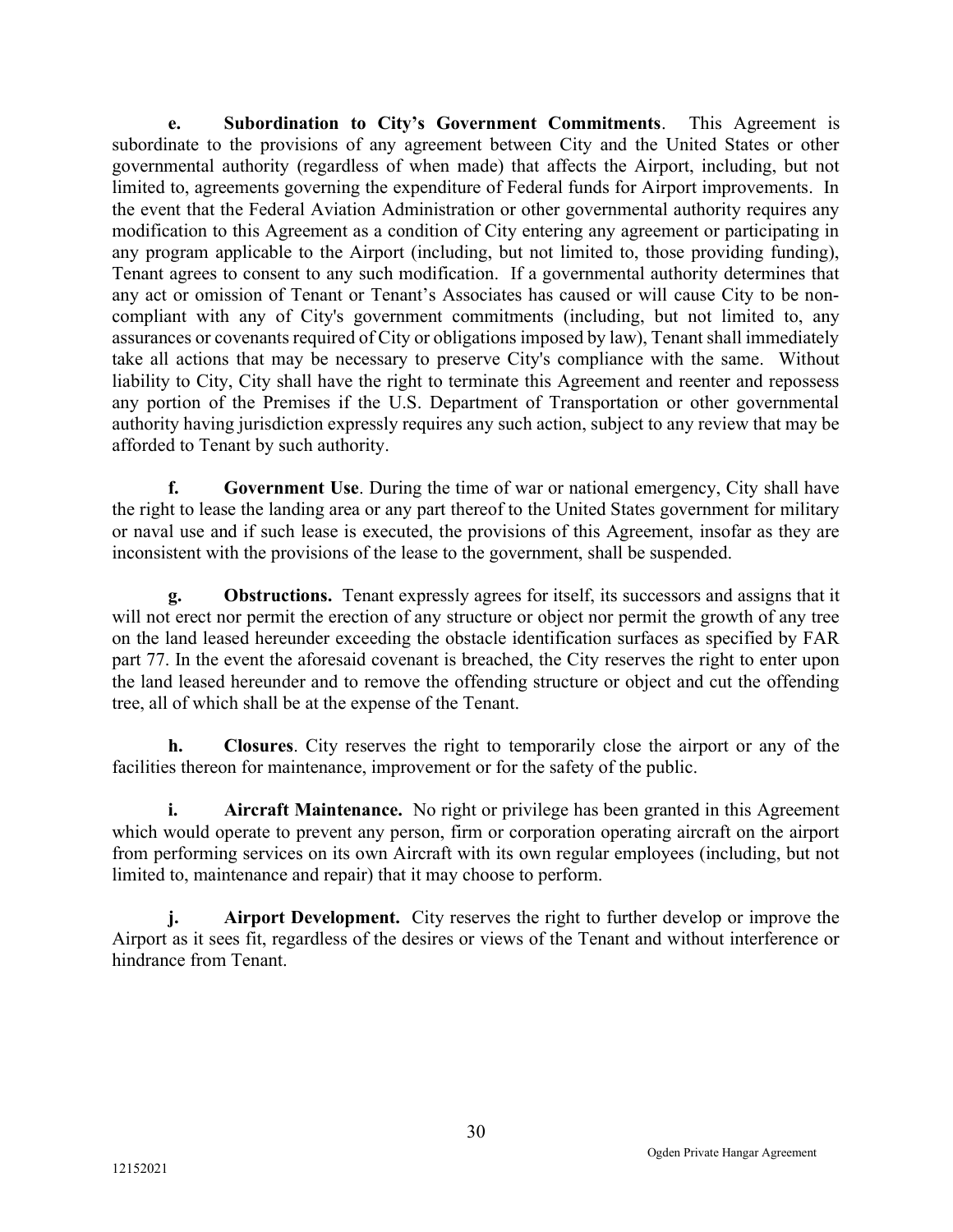k. Pattern of Violations; Default. Tenant agrees to comply with all Laws and Regulations, as they may hereafter be adopted or amended. More than three (3) violations of the Laws and Regulations affecting the Airport, during any three (3) month period by Tenant, its agents or employees, even if the violations are cured by Tenant; or any other pattern of violations that manifests reckless disregard for the health, safety and general welfare of the public and/or airport users, shall be a material breach which may justify termination of this Agreement at the discretion of the City. The City shall not exercise its right to terminate this Agreement based on a pattern of violations until it has notified the Tenant and given the Tenant a reasonable opportunity to retrain employees or otherwise demonstrate that Tenant, its employees and agents can and will conform to Laws and Regulations.

E.2. Subordination to Financing and Matters of Record. This Agreement is subordinate to the provisions of any agreements or indentures entered by City (regardless of when entered) in connection with any debt financing applicable to the Airport and is subordinate to any matter of record affecting the real property of the Airport.

E.3. Force Majeure. No act or event, whether foreseen or unforeseen, shall operate to excuse Tenant from the prompt payment of rent or any other amounts required to be paid under this Agreement. If City (or Tenant in connection with obligations other than payment obligations) is delayed or hindered in any performance under this Agreement by a force majeure event, such performance shall be excused to the extent so delayed or hindered during the time when such force majeure event is in effect, and such performance shall promptly occur or resume thereafter at the expense of the party so delayed or hindered. A "force majeure event" is an act or event, whether foreseen or unforeseen, that prevents a party in whole or in part from performing as provided in this Agreement, that is beyond the reasonable control of and not the fault of such party, and that such party has been unable to avoid or overcome by exercising due diligence, and may include, but is not limited to, acts of nature, war, riots, strikes, accidents, fire, and changes in law.

E.4. Rights and Remedies. Except as expressly set forth in this Agreement, the rights and remedies set forth in this Agreement are not intended to be exhaustive and the exercise by either party of any right or remedy does not preclude the exercise of any other rights or remedies that may now or subsequently exist.

E.5. Attorney Fees. If any action is brought to recover any rent or other amount under this Agreement because of any default under this Agreement, to enforce or interpret any of the provisions of this Agreement, or for recovery of possession of the Premises, the party prevailing in such action shall be entitled to recover from the other party reasonable attorney fees, court costs, the fees of experts and other professionals, and other costs arising from such action (including those incurred in connection with any appeal), the amount of which shall be fixed by the court and made a part of any judgment rendered. Tenant shall be responsible for all expenses, including, but not limited to, attorneys fees, incurred by City in any case or proceeding involving Tenant or any permitted assignee of Tenant under or related to any bankruptcy or insolvency law. The provisions of this Section E.5 shall survive any expiration or termination of this Agreement.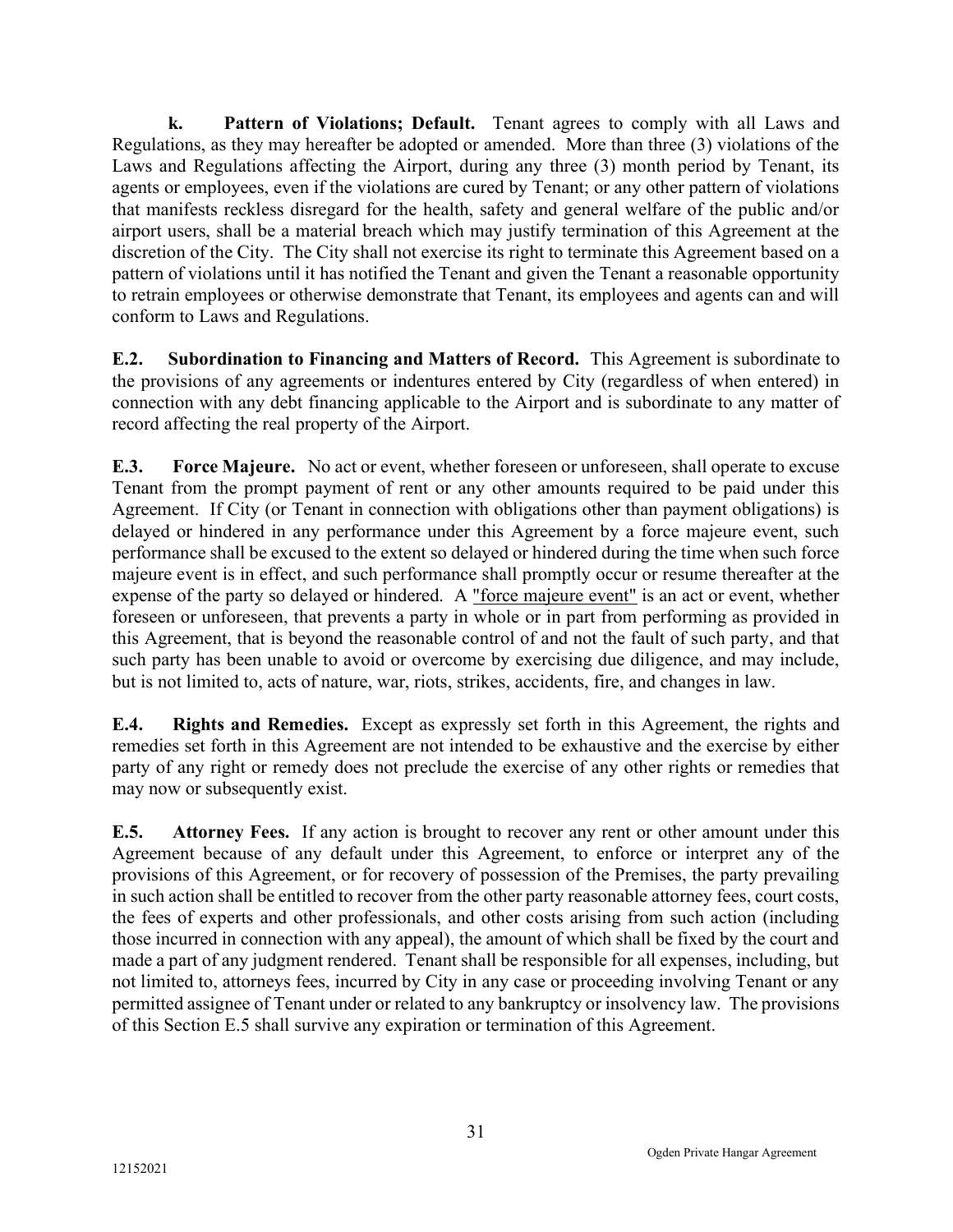E.6. Governing Law and Venue. This Agreement and the respective rights and obligations of the parties shall be governed by, interpreted, and enforced in accordance with the laws of the State of Utah. Venue for any action arising out of or related to this Agreement or actions contemplated hereby may be brought in the United States District Court for Utah or the District Court for the State of Utah sitting in Weber County, Utah so long as one of such courts shall have subject matter jurisdiction over such action or proceeding, and each of the parties hereby irrevocably consents to the jurisdiction of the same and of the appropriate appellate courts there from. Process in any such action may be served on any party anywhere in the world. The provisions of this Section E.6 shall survive any expiration or termination of this Agreement.

E.7. Amendments and Waivers. No amendment to this Agreement shall be binding on City or Tenant unless reduced to writing and signed by both parties. No provision of this Agreement may be waived, except pursuant to a writing executed by the party against whom the waiver is sought to be enforced.

E.8. Severability. If any provision of this Agreement is determined to be invalid, illegal, or unenforceable, the remaining provisions of this Agreement shall remain in full force and effect if both the economic and legal substance of the transactions that this Agreement contemplates are not affected in any manner materially adverse to any party. If any provision of this Agreement is held invalid, illegal, or unenforceable, the parties shall negotiate in good faith to modify this Agreement to fulfill as closely as possible the original intents and purposes of this Agreement.

E.9. Merger. This Agreement constitutes the final, complete, and exclusive agreement between the parties on the matters contained in this Agreement. All prior and contemporaneous negotiations and agreements between the parties on the matters contained in this Agreement are expressly merged into and superseded by this Agreement. In entering into this Agreement, neither party has relied on any statement, representation, warranty, nor agreement of the other party except for those expressly contained in this Agreement.

E.10. Art. Tenant shall not install any object of visual art in the Premises in violation of the Visual Artists Rights Act of 1990 (VARA). Upon request of the City, Tenant shall provide written waivers for VARA restricted visual art displayed within the Premises.

E.11. Confidentiality. Tenant acknowledges that City is subject to legal requirements regarding the public disclosure of records. Tenant shall comply with such laws in connection with making any request that City maintain a record confidentially, and if Tenant complies with the same Tenant shall have the right to defend any such request for confidentiality at Tenant's expense.

E.12. Relationship of Parties. This Agreement does not create any partnership, joint venture, employment, or agency relationship between the parties. Nothing in this Agreement shall confer upon any other person or entity any right, benefit, or remedy of any nature.

E.13. Further Assurances. Each party shall execute any document or take any action that may be necessary or desirable to consummate and make effective a performance that is required under this Agreement.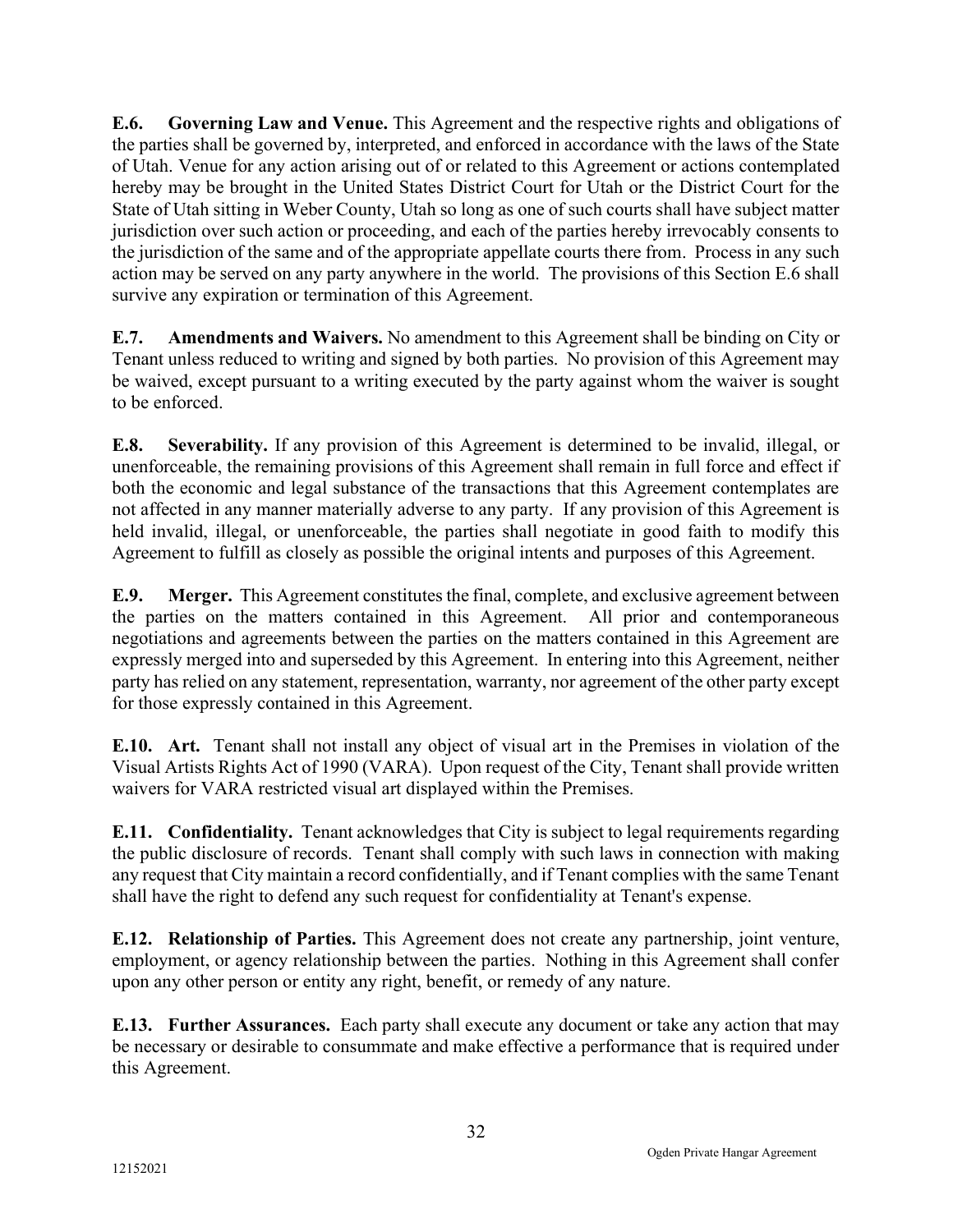E.14. Miscellaneous. The headings in this Agreement are provided for convenience only and do not affect this Agreement's construction or interpretation. All references to Sections are to Sections in this Agreement. Each provision to be performed by Tenant shall be construed as both a covenant and a condition. This Agreement shall be construed without regard to any presumption or rule requiring construction or interpretation against the drafting party. If Tenant consists of more than one individual or entity, the obligations of all such individuals and entities shall be joint and several. References in this Agreement to any period of days shall mean calendar days unless specifically stated otherwise.

E.15. Time of Essence. Time is of the essence of this Agreement.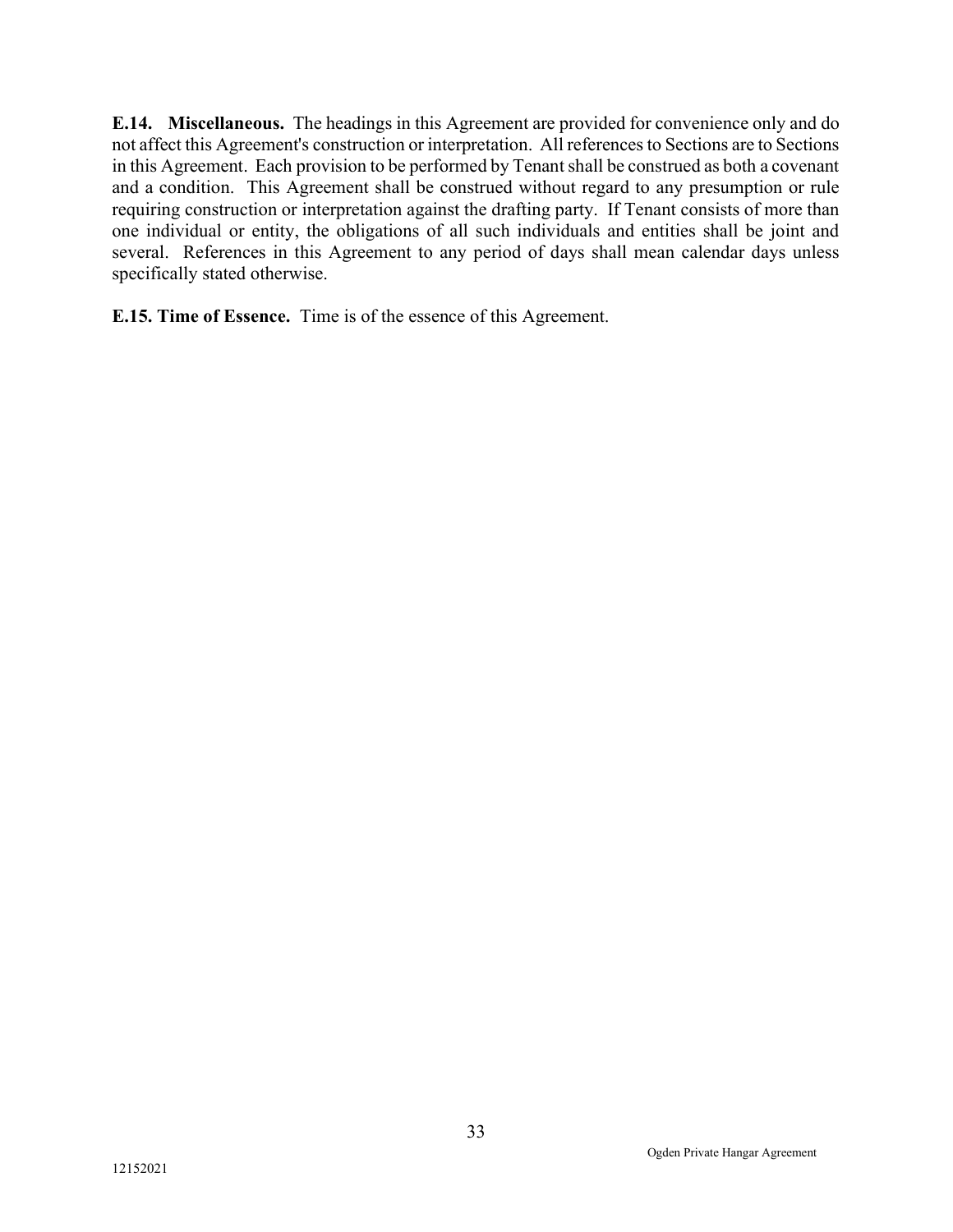## EXHIBIT F

## HANGAR RULES

The rules set forth in this Exhibit F may be modified by City from time to time upon written notice to Tenant.

F.I. Authorized Use Only. Tenant shall use the Premises only for the purposes permitted by this Agreement. No items unrelated to that purpose are to be stored on the Premises. Tenant may not store any property outside of the Tenant Improvements.

F.2. Storage of Certain Materials. Tenant shall store no explosives, solvents, or flammables with a flash point below 100 degrees Fahrenheit (100°F) on the Premises. Lubricating oil stored on the Premises must be in closed containers.

F.3. Close Doors. Tenant shall assure that all hangar doors for the Tenant Improvements are kept closed when the hangar is unattended.

F.4. Aircraft Maintenance and Repairs. Tenant shall not use the Premises for spray painting or doping (except for de minimus painting on a portion of the Aircraft on a non-commercial basis). Tenant may make or cause to be made on the Premises necessary repairs, light maintenance, and inspections to the Aircraft as required by Laws and Regulations to allow the Aircraft to be maintained in an airworthy condition. On a non-commercial basis, Tenant may also construct an Aircraft within the Tenant Improvements. Mechanics hired by Tenant to repair, maintain, or inspect said Aircraft must be properly licensed according to Laws and Regulations.

F.5. Fire Extinguisher. Tenant shall furnish a portable fire extinguisher (which meets the applicable fire code) and shall keep the same in the Tenant Improvements at all times, provide for the yearly inspection thereof by a certified fire extinguisher inspector, and report the use of any fire extinguisher equipment on the Premises to the Airport Manager.

F.6. Clean Premises. Tenant shall keep the Premises clean and free of debris and shall store garbage in a covered metal container.

F.7. Hoisting Devices. Tenant shall not use any hoisting device which in any way attaches to the structure of the Tenant Improvements. This does not preclude the use of a horizontal winch or similar device used to move the Aircraft into a hangar.

F.8. Self-Fueling. Tenant shall not conduct any self-fueling operations on the Premises. Tenant agrees that all self-fueling operations shall be subject to the Airport's self-fueling policies and fuel flowage fees.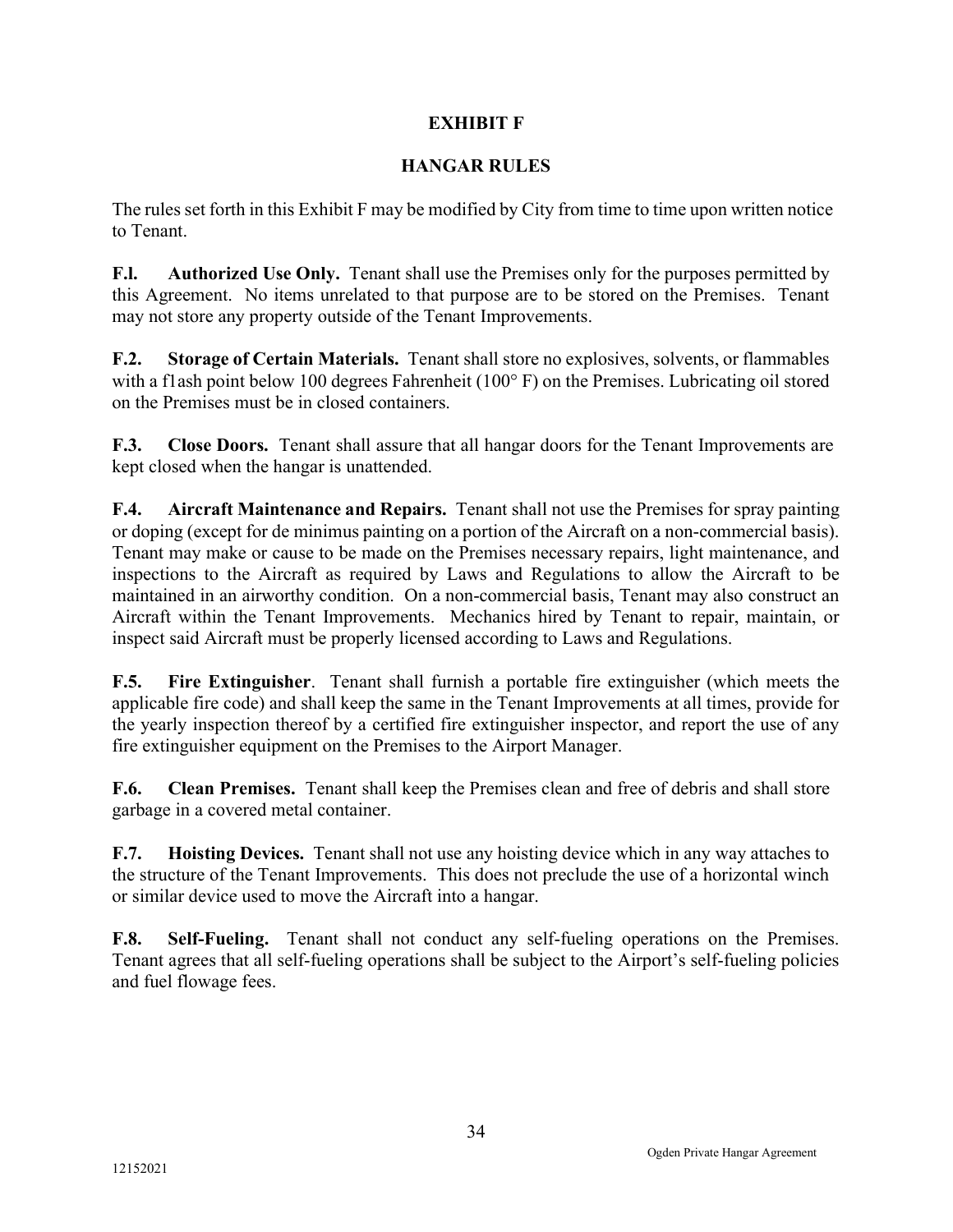## EXHIBIT G

## ALLOWED USES OF LEASED PREMISES

G.1. Aeronautical Uses. The leased premises and any and all improvements located thereupon shall be used solely for conducting the following aeronautical activities:

- a. Storage of Tenant's active Aircraft.
- b. Final assembly of Aircraft under construction.
- c. Non-commercial construction of amateur-built or kit-built Aircraft.
- d. Maintenance, repair, or refurbishment of Aircraft, but not the indefinite storage of inoperable Aircraft.
- e. Storage of Aircraft handling equipment, e.g., towbars, glider tow equipment, workbenches, and tools and materials used in the servicing, maintenance, repair or outfitting of Tenant's hangered Aircraft.

G.2. Aircraft Construction. Any tenant engaging in final assembly of Aircraft under construction or non-commercial construction of amateur-built or kit-built Aircraft shall first submit to the airport manager for approval a construction schedule setting forth expected stages of completion at 90 day intervals. Construction progress according to the construction schedule is subject to inspection of the airport manager, who may stop and order removal of an aircraft construction project that is not making reasonable progress. All construction must be completed and the Aircraft made operable or removed from the Premises no later than 2 years after any components for the Aircraft construction are brought onto the airport.

G.3. Inoperable Aircraft. Any Aircraft that becomes inoperable shall be repaired and made flight worthy within a reasonable time. No Aircraft may be stored upon the Premises that has been inoperable for more than one year. This provision may not be contravened by successive movements of an inoperable Aircraft from one airport hangar to another. An inoperable Aircraft for purposes of this agreement is an aircraft that is mechanically unable to operate or lacks proper legal certifications and inspections required for operation. Upon City's request, Tenant shall produce for inspection and copying by City all certifications and inspection records necessary to demonstrate Aircraft operability.

G.4. Incidental Nonaeronautical Use. Nonaeronautical storage as an incidental use may be permitted on the condition that the hangar is primarily used for aeronautical uses described in this Exhibit G, and nonaeronautical storage does not interfere with the aeronautical use of the hangar.